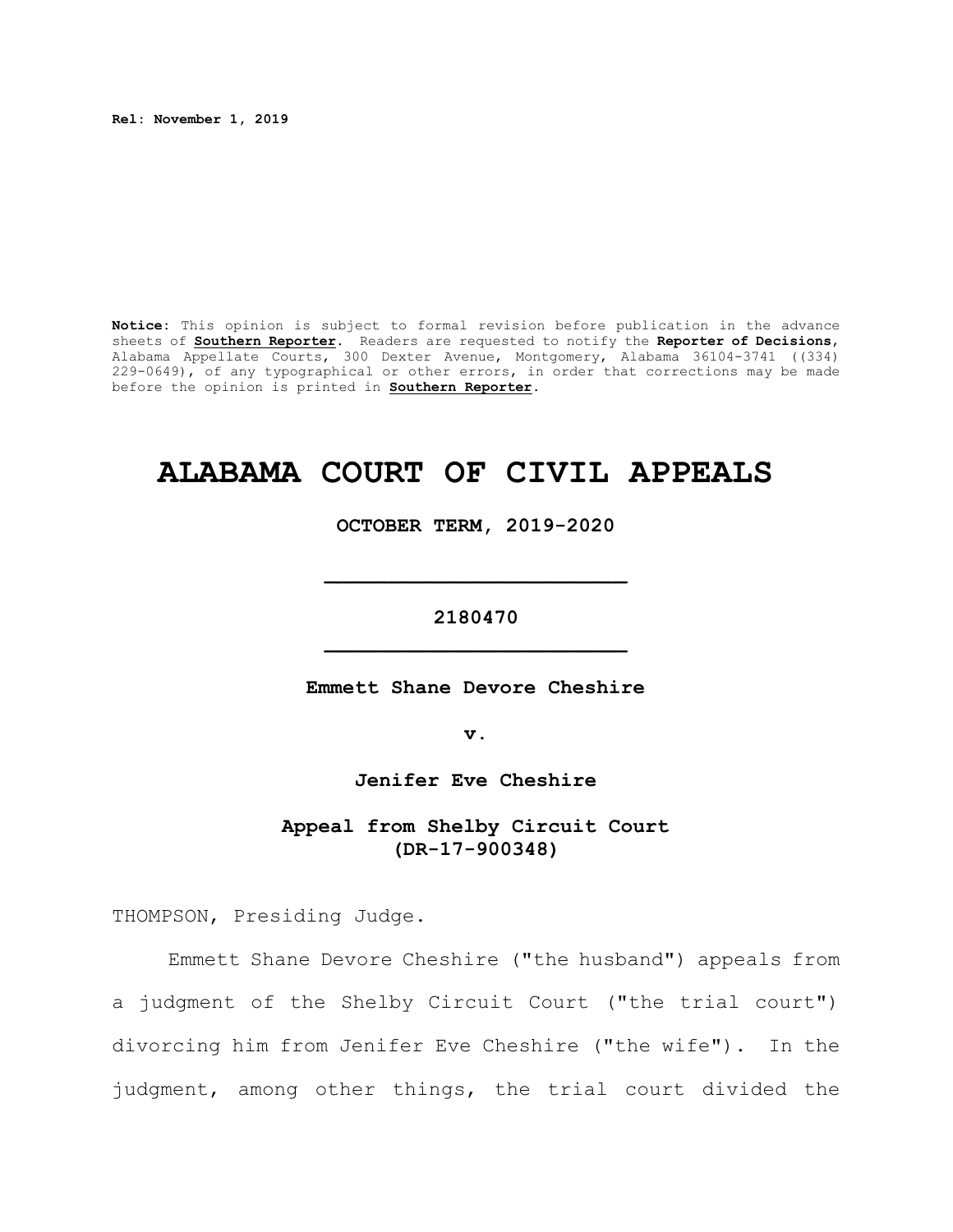parties' marital assets and awarded the wife periodic alimony for a period of eight years.

The record indicates the following. The parties married in February 1994 in New York. At the time of the trial, the husband and the wife had been married 24 years and both were 53 years old. They did not have any children.

According to the wife, in March 2017 she traveled to Mexico at the insistence of the husband to visit a friend who was terminally ill. The day she returned home, the wife said, the husband told her that he wanted a divorce. The wife said that the husband's statement came as a surprise to her. In May 2017, the husband left the marital residence at the wife's request and moved to Crestview, Florida. The wife filed a complaint for a divorce on June 8, 2017, on the grounds of incompatibility and an irretrievable breakdown of the marriage.

On June 9, 2017, the husband filed an answer and a counterclaim for a divorce. During the August 20, 2018, trial of this matter, the husband testified that the marriage had stopped being a partnership about five years before he told the wife he wanted a divorce. He explained that he felt like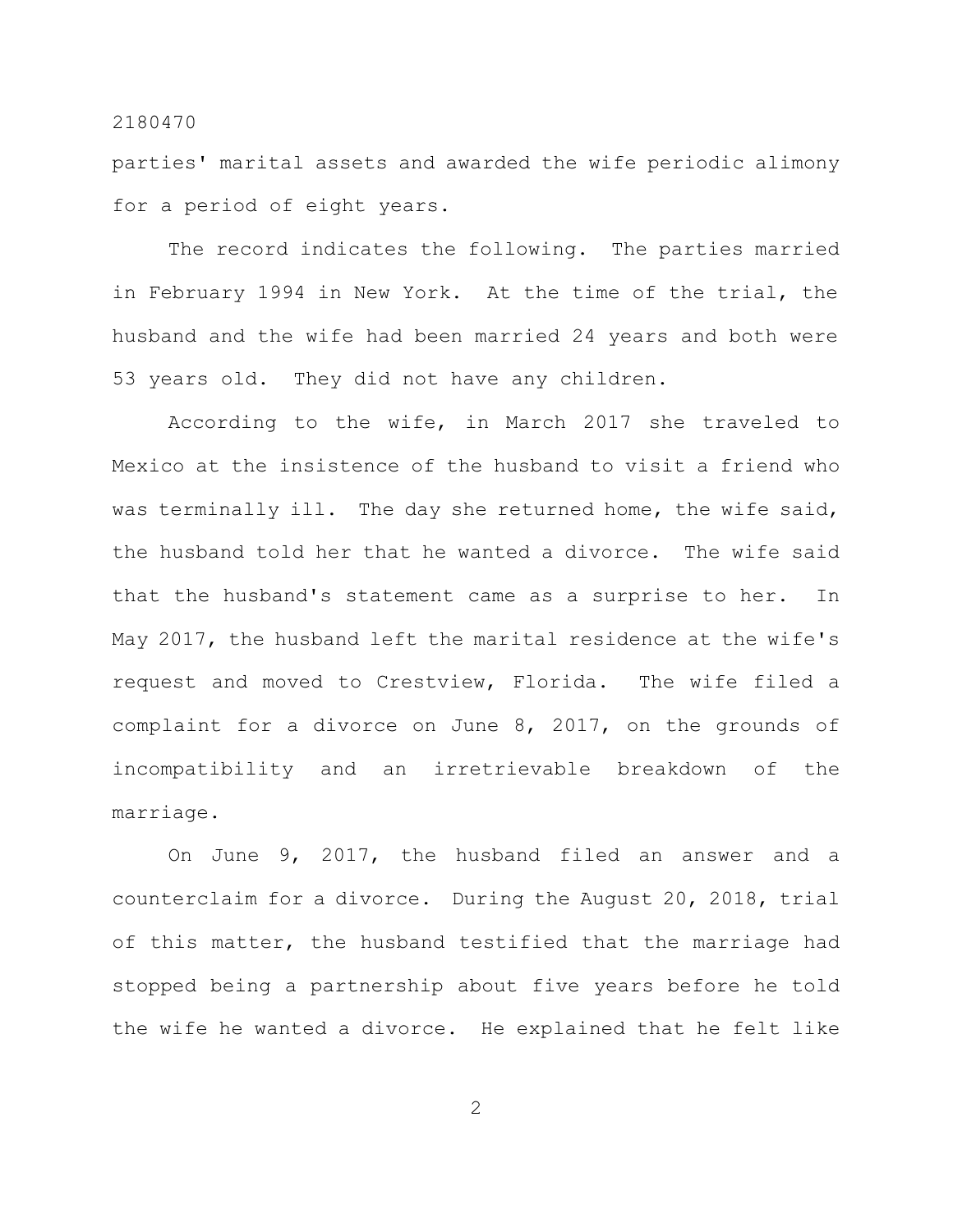the wife was "selfish" and that, together, the parties always did what the wife wanted to do. The wife acknowledged that she had told the husband during more than one argument that she would divorce him. She also related an incident from much earlier in the marriage when the husband and she were "both pretty drunk" at a concert and she bit him, after which he punched her in the face. She did not explain what had initially led her to bite him.

During the time the parties were separated but after the complaint was filed--the specific time is not clear from the record--the wife discovered sexually explicit e-mails between the husband and a woman he had met via computer while playing an online computer game. Evidence indicated that the woman was married and living in Florida and that she and the husband had been exchanging e-mails since October 2014. The husband testified that he did not physically meet the woman until April 2017, after he told the wife he wanted a divorce. The husband said that, in April 2017, he and the woman met at a hotel in Florida and had sex. Nonetheless, the e-mails indicate that the husband and his paramour had had a long-term active fantasy relationship before they met physically. The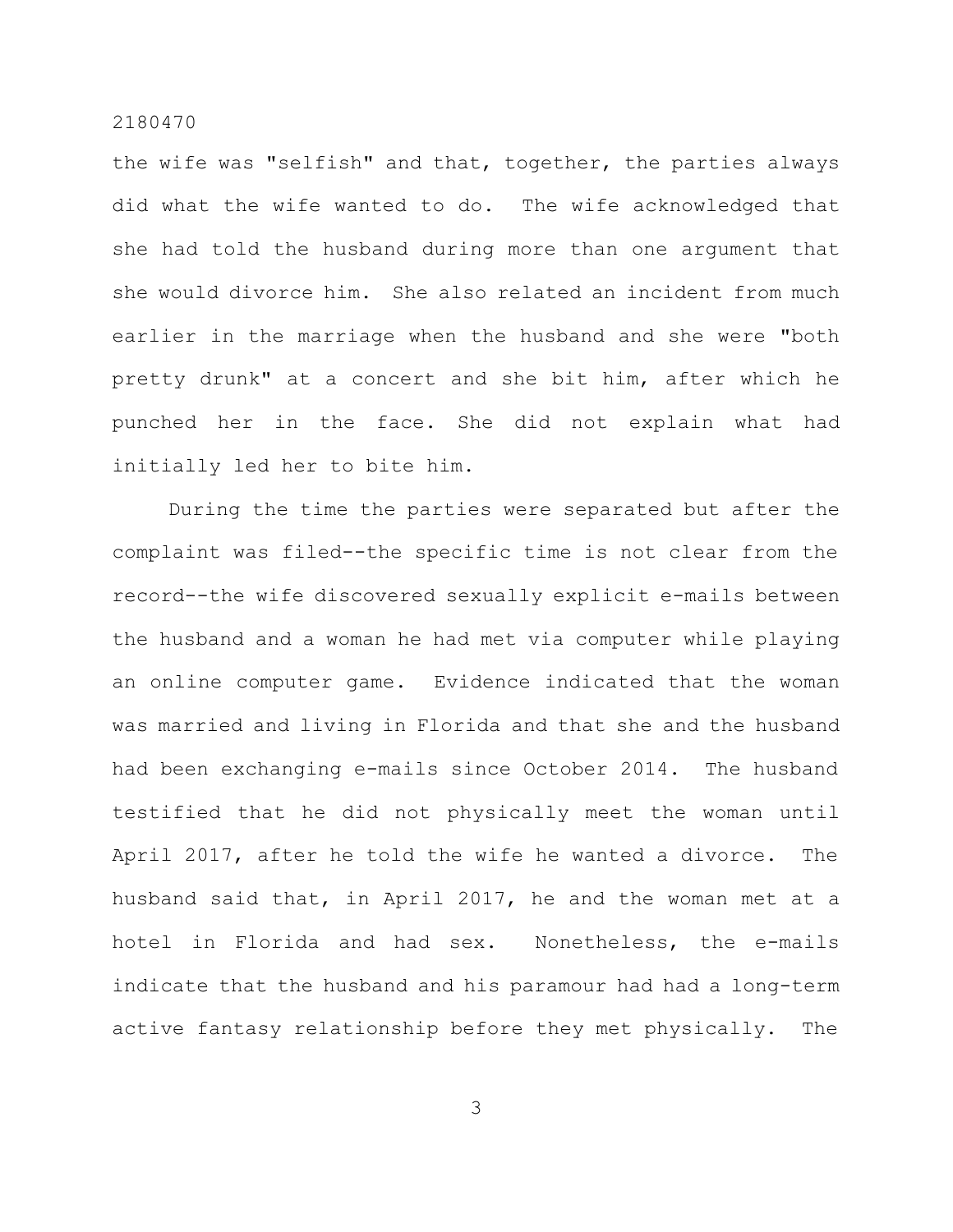husband acknowledged that, in their e-mail correspondence, he and the woman discussed the husband's desire to divorce the wife and to have a child with the woman. The wife testified that she had been unaware of the husband's extramarital relationship until she discovered the e-mails, which, as noted earlier, was apparently after she filed the divorce complaint.

On June 15, 2017, the wife filed a motion in the trial court seeking pendente lite support. At a November 22, 2017, hearing on the wife's motion, the wife testified that, from May 2017, when the parties separated, until November 2017, when the pendente lite hearing was held, the husband's bank records indicated that he had spent \$17,070.80 gambling. The husband conceded that he had spent that amount gambling during the time in question. During that same period, the wife said, the husband had given her only \$600 for groceries, clothes, gas, care of their pets, and similar household expenses. The wife said that she had to borrow \$35,000 from a family member and a friend to make ends meet.

The husband testified that the wife had mischaracterized the way he had handled money after his departure from the marital residence. He said that, after he left the marital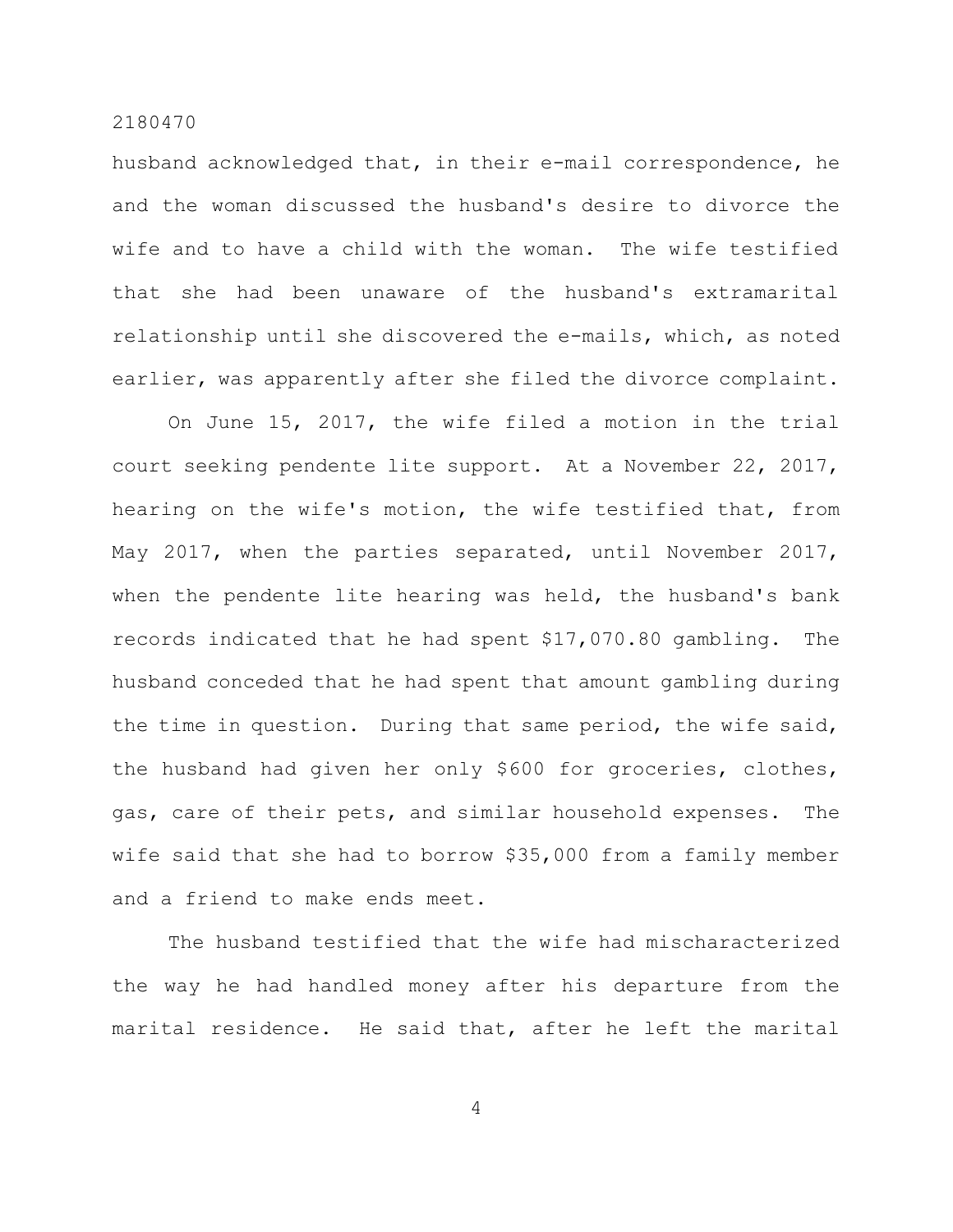residence, he continued to pay the mortgage and the utility bills associated with the marital residence. The husband testified that he had sent text messages to the wife asking her whether she needed money for food, gas, clothes, and for the pets, but, he said, she did not respond to him. The husband testified that he assumed that, because the wife was working for a pet-sitting service when he left the marital residence, she was still working "making the money to pay her individual bills." The wife denied that she had received those text messages from the husband.

On December 1, 2017, the trial court entered a pendente lite order pursuant to which the husband was to pay the wife \$3,500 a month plus 25% of any commissions he received. The wife had exclusive use of the marital residence pending the divorce. The husband was directed to pay the mortgage and all utility bills. He was also ordered to pay the wife's medical bills.

The husband filed a motion to modify the pendente lite order, and further litigation ensued. On April 2, 2018, the the parties announced to the trial court that they had reached an agreement regarding pendent lite support. Pursuant to that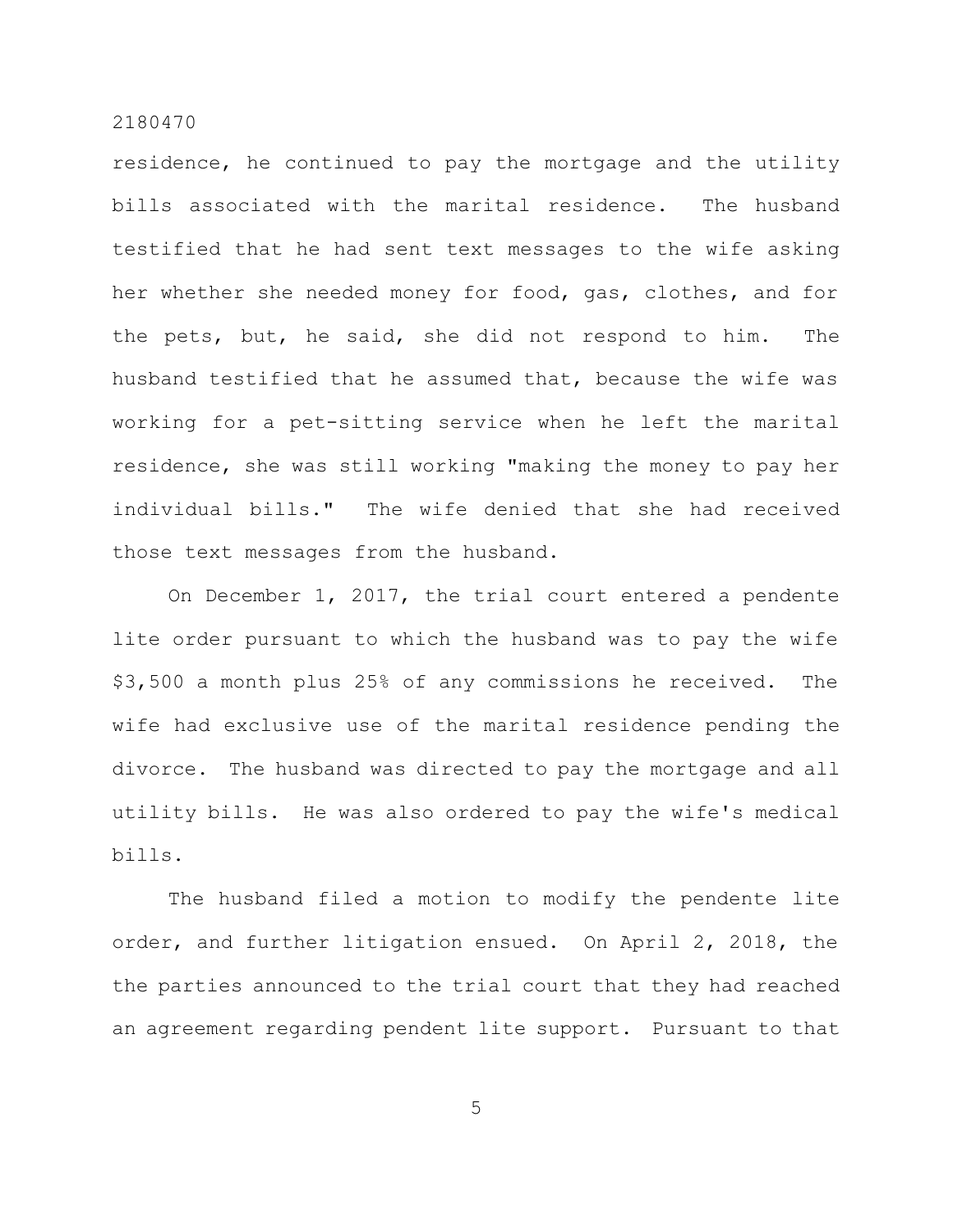agreement, which the trial court incorporated into its order of April 17, 2018, the husband was to continue to pay the wife \$3,500 a month plus 35% of any commissions he made. The husband was also directed to make the April 2018 mortgage payment on the marital residence, but, from that point forward, the wife was responsible for paying the mortgage. She was also ordered to pay all current and future "household bills."

The action proceeded to trial on August 20, 2018. Evidence presented at the trial indicated that, when the parties were first married, the wife had graduated from cosmetology school and worked as a cosmetologist. Early in the marriage, the husband and the wife both obtained associates degrees and went on to the State University of New York, and, in 2004, each obtained a bachelor's degree. The wife earned her degree in environmental biology; the husband earned his in paper-science engineering. While in college, the parties each accumulated significant student debt. The husband testified that, in 2006, after graduating, he attempted to obtain a job that would allow them to stay in New York, but, he said, the parties needed money and he accepted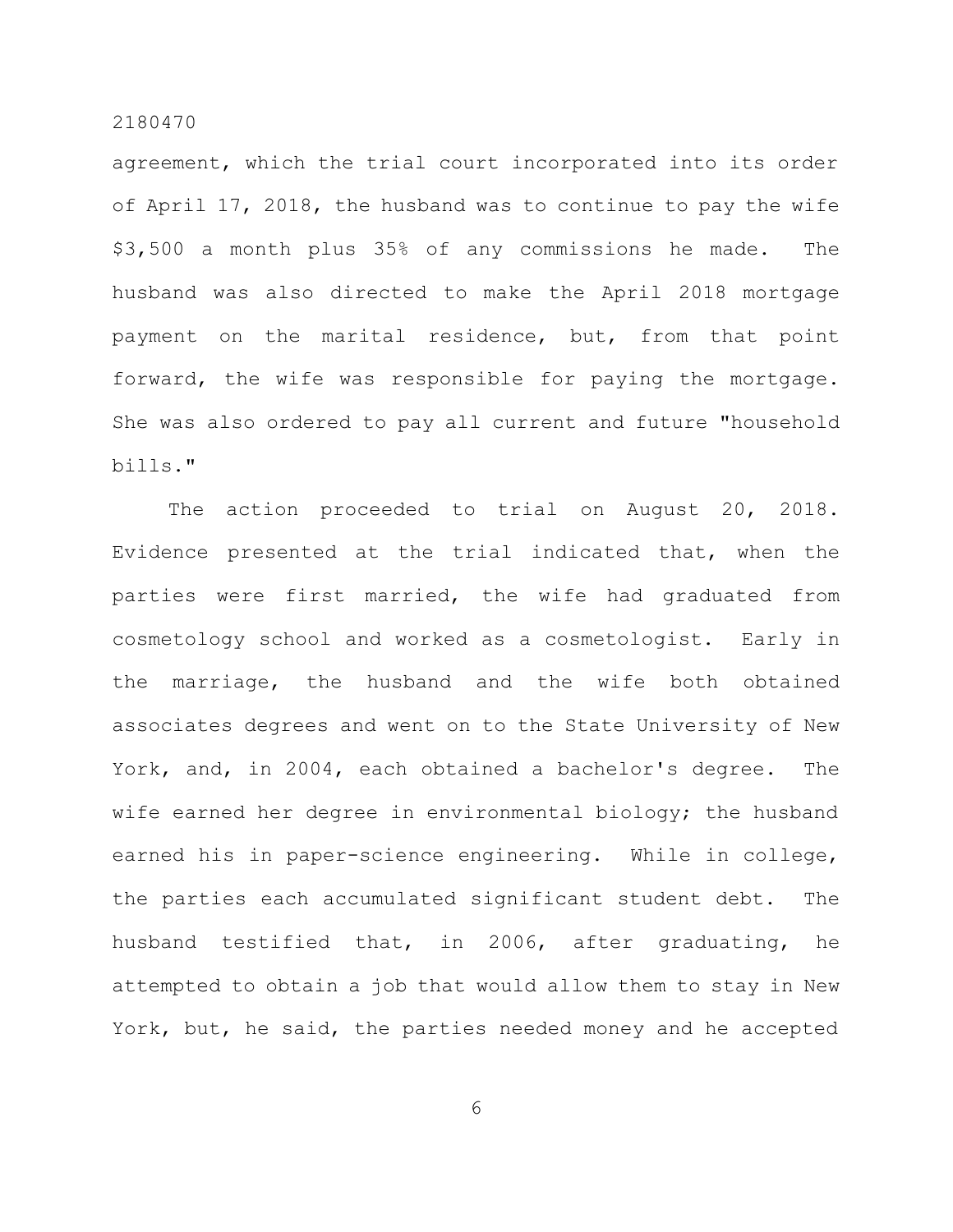an offer from a company called Nalco to work at a paper mill in Valliant, Oklahoma, near the Oklahoma-Texas border. While the husband worked in Valliant, the husband and the wife lived in Paris, Texas.

The wife testified that, after working only six months at the Valliant mill, the husband was transferred because, she said, he threatened to "cut the throat" of a competing sales representative. The husband did not deny making the threat, but he said that he did it because the competitor "messed with [his] delivery driver." Rather than being punished for his conduct, the husband said, he was praised for coming to the aid of the driver. Regardless, the husband was transferred to a plant in Orange, Texas, near Lake Charles, Louisiana, where the parties lived for about four and a half years. The wife testified that the husband began "having trouble with the mill management" in Orange. As a result, she said, in 2012, the husband was transferred to Ruston, Louisiana, and the parties moved again. Ultimately, the wife said, the husband was fired from Nalco. In 2013, the husband took a job with GE in Birmingham, and the parties moved to Shelby County in January 2014. The wife said that the husband was fired from his job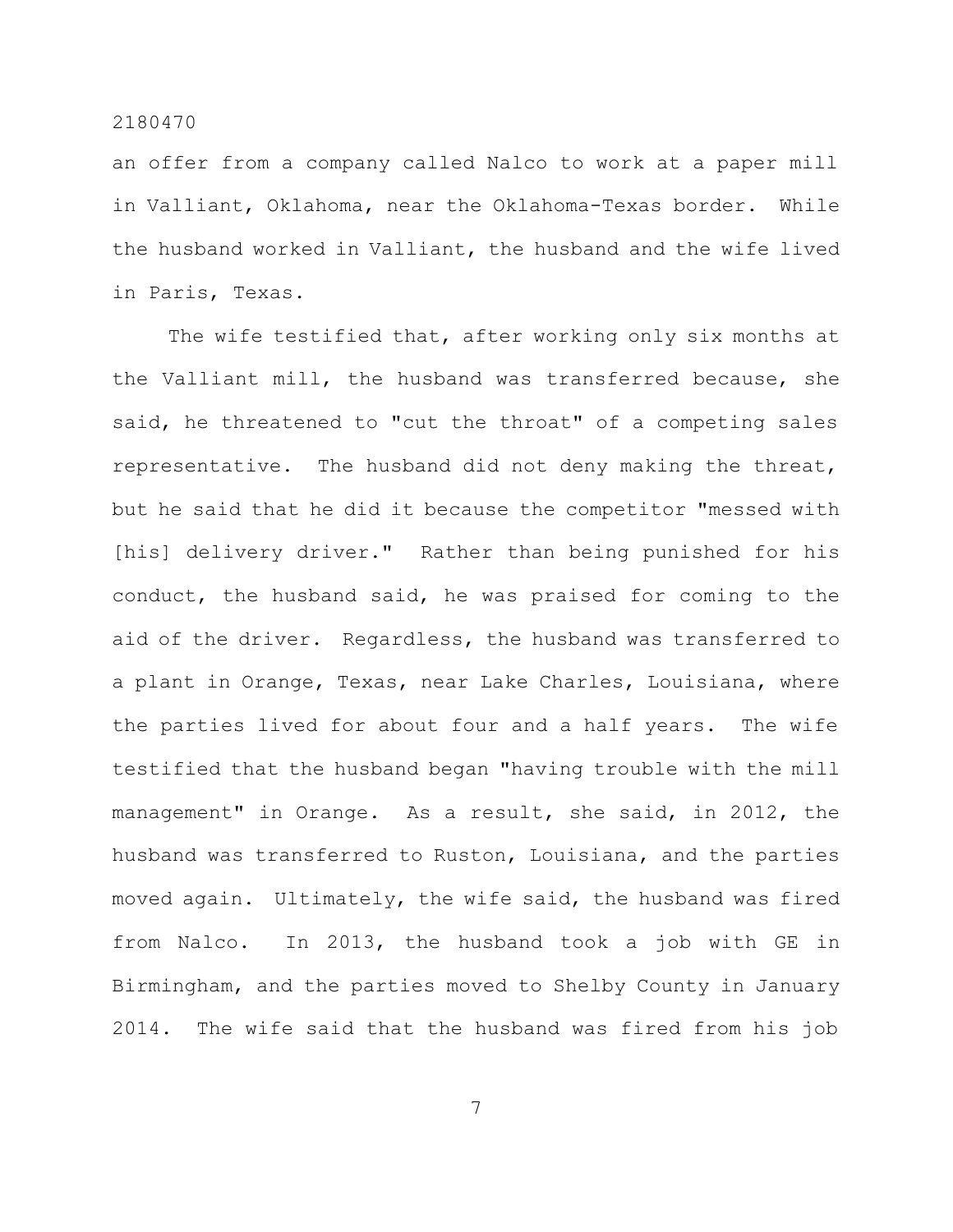with GE and that he began working with Evoqua Water Technologies in Birmingham in December 2015.

The evidence indicated that, at the time of the trial, the husband's base salary was \$97,539. He could also earn a commission of \$78,083 or more if he reached or exceeded his goal of making \$9 million in sales. The husband explained that if he reached 80% of the goal, he would earn 50% of the total commission and that he would earn 60% of the commission if he reached 90% of his goal. The husband said that he would not receive any commission if he did not meet at least 80% of the sales goal. However, if exceeded his sales goal, the husband said, he could earn an even higher commission. The commissions were paid quarterly. In 2016, his first year with Evoqua, the husband earned \$128,696.77. He acknowledged that he could earn approximately \$170,000 for the year the trial was taking place.

In addition to his salary, the husband said, he had a company car. The husband testified that just under \$200 was taken from his paycheck each month so that he could drive the vehicle for personal use. Evoqua also provided the husband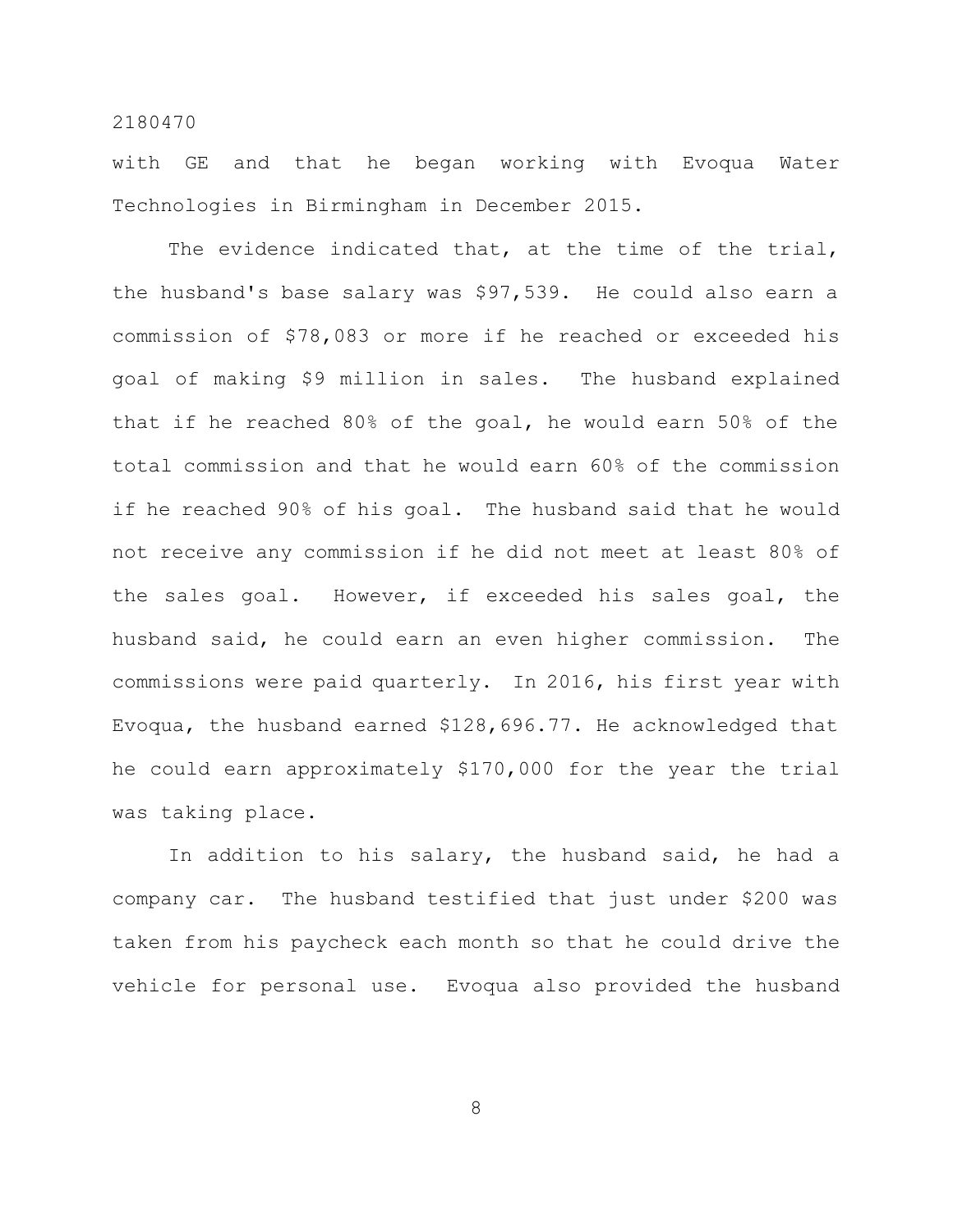with a cellular telephone and paid his expenses when he traveled for work.

The wife testified that the parties moved seven times in eight years. She acknowledged that not each move was associated with a job change. For example, the parties had to move from one house when the lease on that house expired. They had to move from another house that was apparently damaged in a hurricane. Nonetheless, the wife said, she managed the packing and unpacking for each move, setting up the household at each new location. She testified that she was the person who found new doctors and veterinarians, did the shopping, and took care of the other necessities that had to be dealt with when moving to a new area. The wife said that she also entertained the husband's business associates. The wife attributed the husband's frequent changes in jobs to his inability to "get along" with the people with whom he worked.

The evidence indicated that the wife did not attempt to obtain a full-time job after the parties finished college. She took some graduate-level courses but never actively pursued a graduate degree. The wife testified that the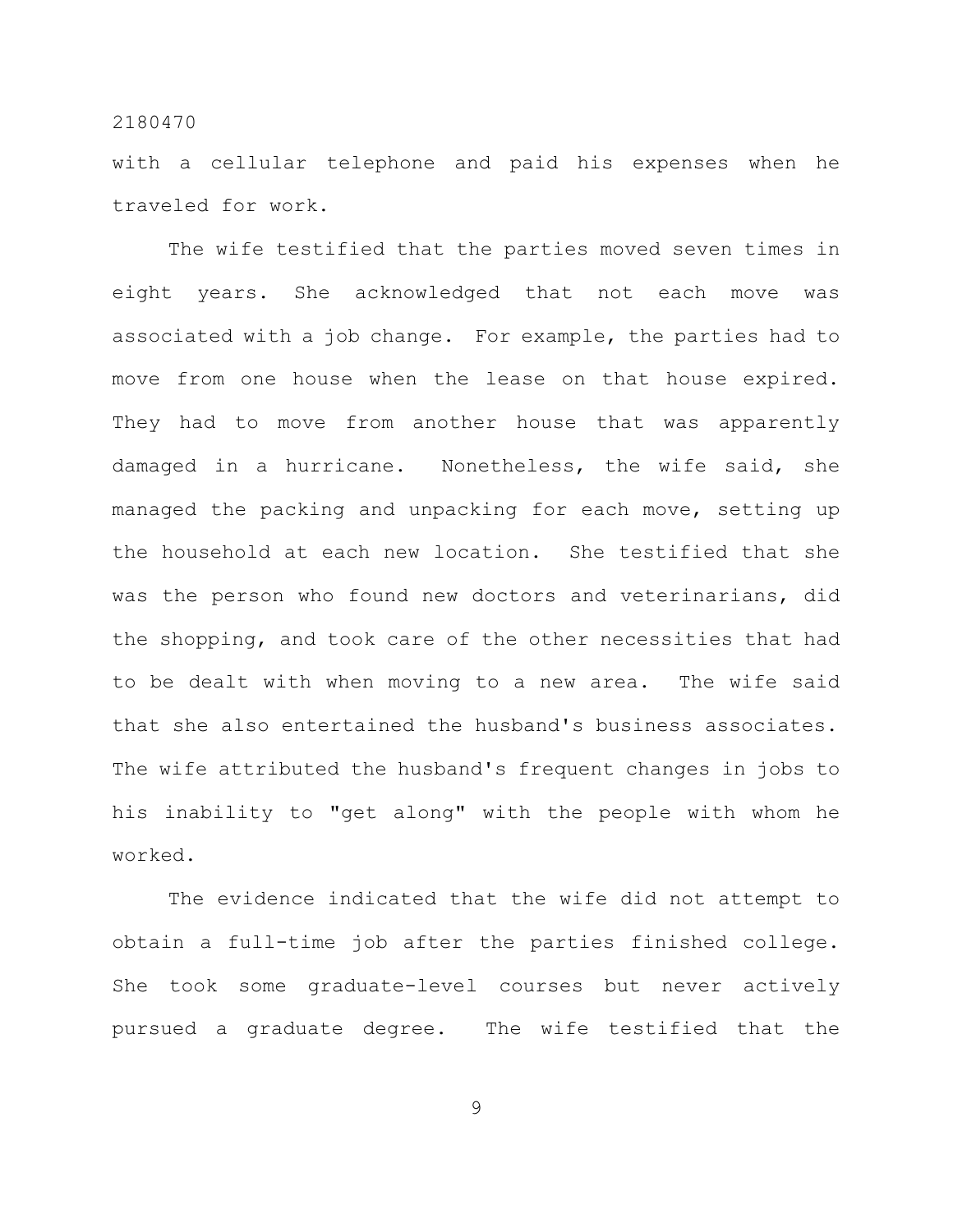parties' frequent moves prevented her from establishing a career of her own or from working toward a graduate degree. Instead, she said, she had worked four part-time jobs in the eleven years before the parties separated. She said that, during the marriage, the most she had ever earned was \$10 an hour working 35 hours a week. The parties agreed that the husband asked the wife to work at different points during the marriage. While living in Birmingham, the wife had worked as a stable hand at the stables where the parties kept their two horses. However, the wife said, because of back and neck pain and plantar fasciitis, she was unable to stay in that job. At the time the parties separated in May 2017, the wife worked no more than ten hours a week as a pet sitter. However, the wife said, she was so upset about the circumstances regarding the parties' separation that she "couldn't stop crying," she was making mistakes and unable to concentrate, and, therefore, she said, she had to quit that job. At the trial, the wife said that she had not had a job in 14 months.

The husband testified that, during the marriage, he had asked the wife to work, not just for the money, but because, he said, when the wife was not feeling good, he encouraged her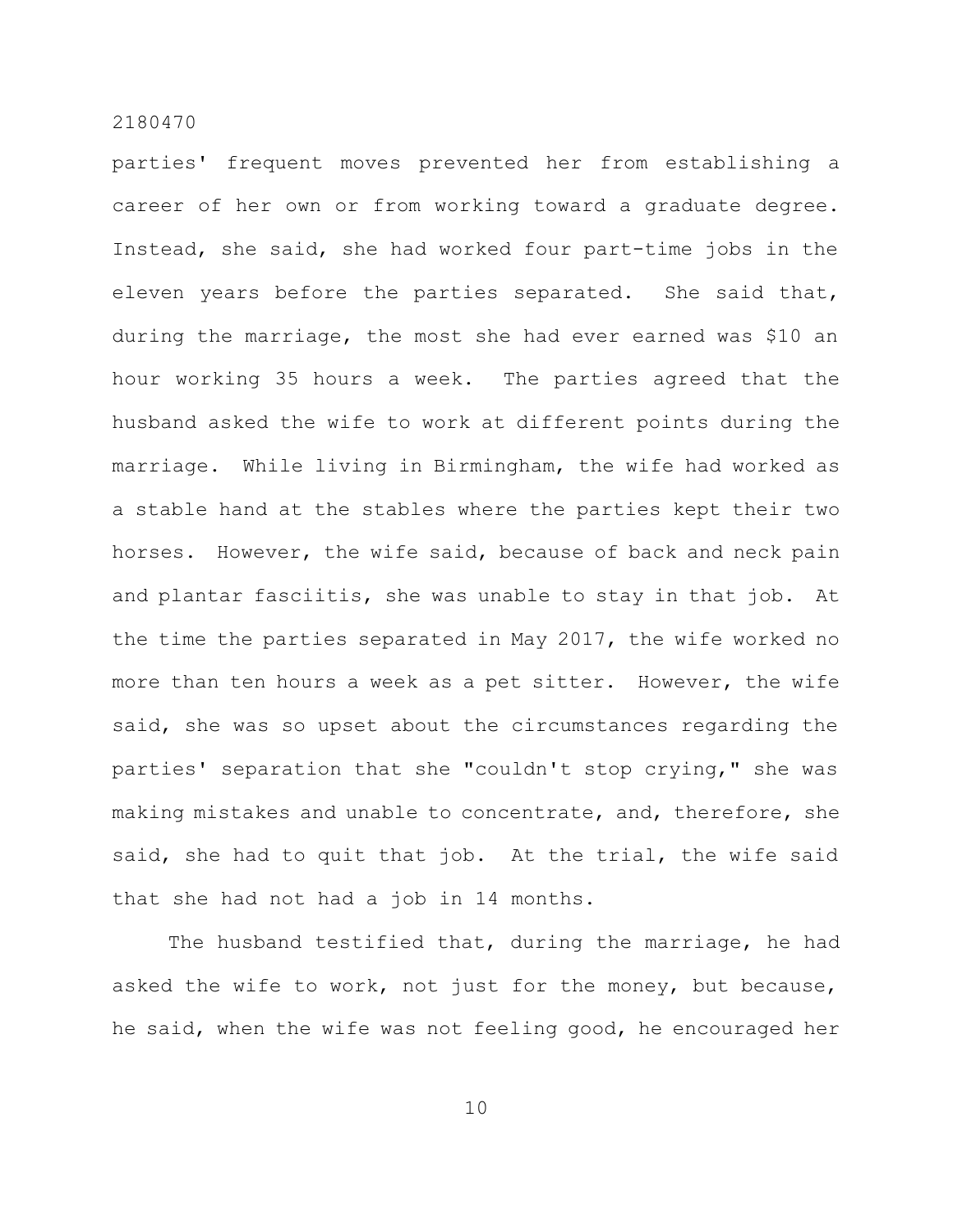to work or volunteer some place so that she would be around other people. In July 2012, the husband and the wife bought a pair of horses. The wife said that she had been riding since she was five years old. The husband testified that he had not realized how expensive the horses would be and wanted to "get rid of" his horse, but the wife would not let him. Not only did the horses require upkeep, but, during the marriage, the wife entered them in what she called "schooling shows." The wife testified that the upkeep for the horses used to cost between \$2,500 and \$3,000 each month. The husband said that, at that time, the expense of keeping the horses was half of his take-home pay each month. He said that eventually he had needed to take money from his retirement account to pay the costs associated with the horses. At the time of the trial, the wife said, she had moved the horses to stables costing less than half the price of the previous stables. She said that she had "reduced the cost [associated with the horses] immensely."

The wife testified that she realized the horses were expensive and had found a new home for the husband's horse. However, she said, that horse was injured and she had it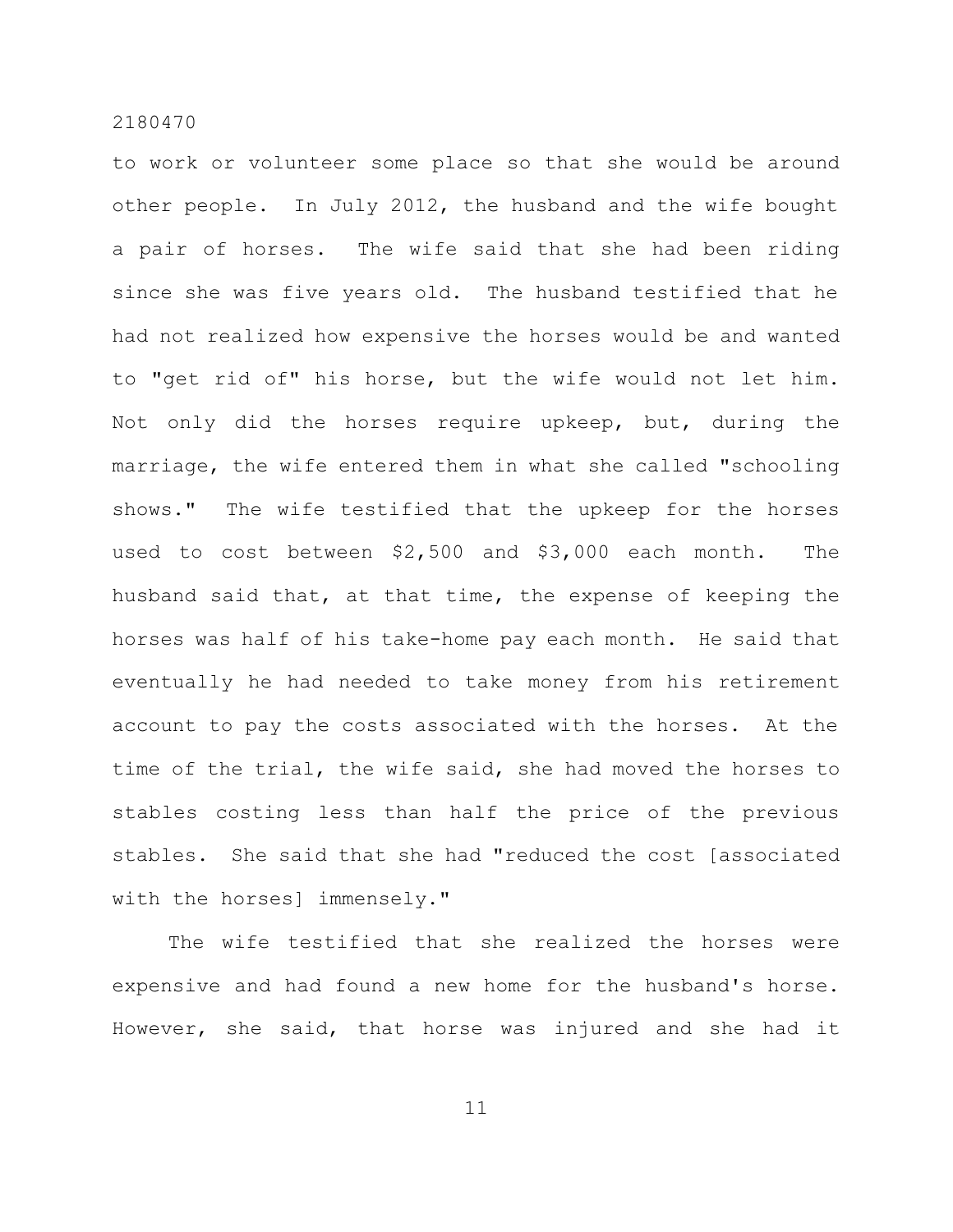returned to her so that it would not be sent to a "slaughter auction." The wife said that she would be distraught if she had to give away the horses, adding that they were not a hobby, they were like children.

The wife testified that, during the marriage, in addition to traveling to horse shows, the parties had traveled to the coast about once a month. She said that they had also taken short trips to Nashville and Memphis and had visited her family. At least once a year, the wife said, the husband and the wife would take a vacation to Mexico. The husband testified that he loved Mexico. At one point, the husband said, the parties had formed a corporation for the purpose of purchasing a small parcel of property in Mexico. The husband testified that the Mexico property was worth about \$5,000, but, he said, he no longer wanted the property.

Like the wife, the husband also had an expensive hobby. He acknowledged that he gambled relatively large sums of money. The husband testified that, after the parties' separation and the entry of the order directing him to pay the wife pendente lite support, he continued to gamble. In addition, the husband said that he had also given his paramour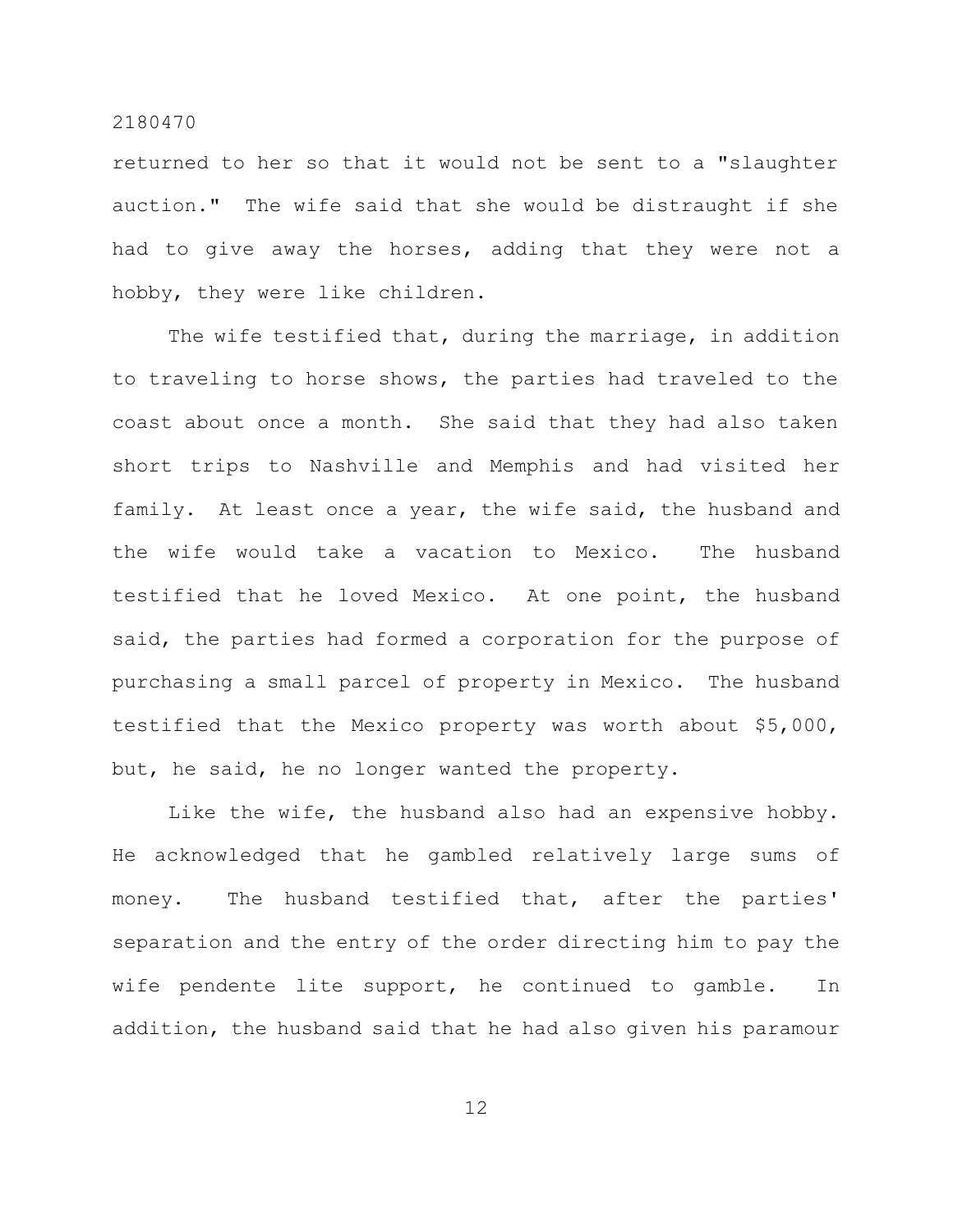\$2,000 and had taken vacations with his paramour and her children.

Evidence indicated that, when the wife filed the divorce complaint, the husband took \$20,000 from his retirement account and used an additional \$5,000 from the account to pay the tax penalty for early withdrawal. The husband testified that he intended to use the money to make needed repairs to the marital residence so that the house could be sold and the equity divided between the wife and him. Photographs of the house indicated that cabinets were missing and flooring and that drywall needed replacing. The wife testified that squirrels had damaged the roof and wiring and that there was no electricity to the living room. She also said that the deck outside the house and the deck around the swimming pool were both rotting in places and needed to be repaired or replaced. Instead of allowing the husband to use the \$20,000 to make the necessary repairs, the husband said, the wife wanted a new vehicle. The wife testified that her previous vehicle was "catching on fire." The wife purchased a tenyear-old vehicle for \$9,000. The husband said that he used the remainder of the money he withdrew to gamble. At the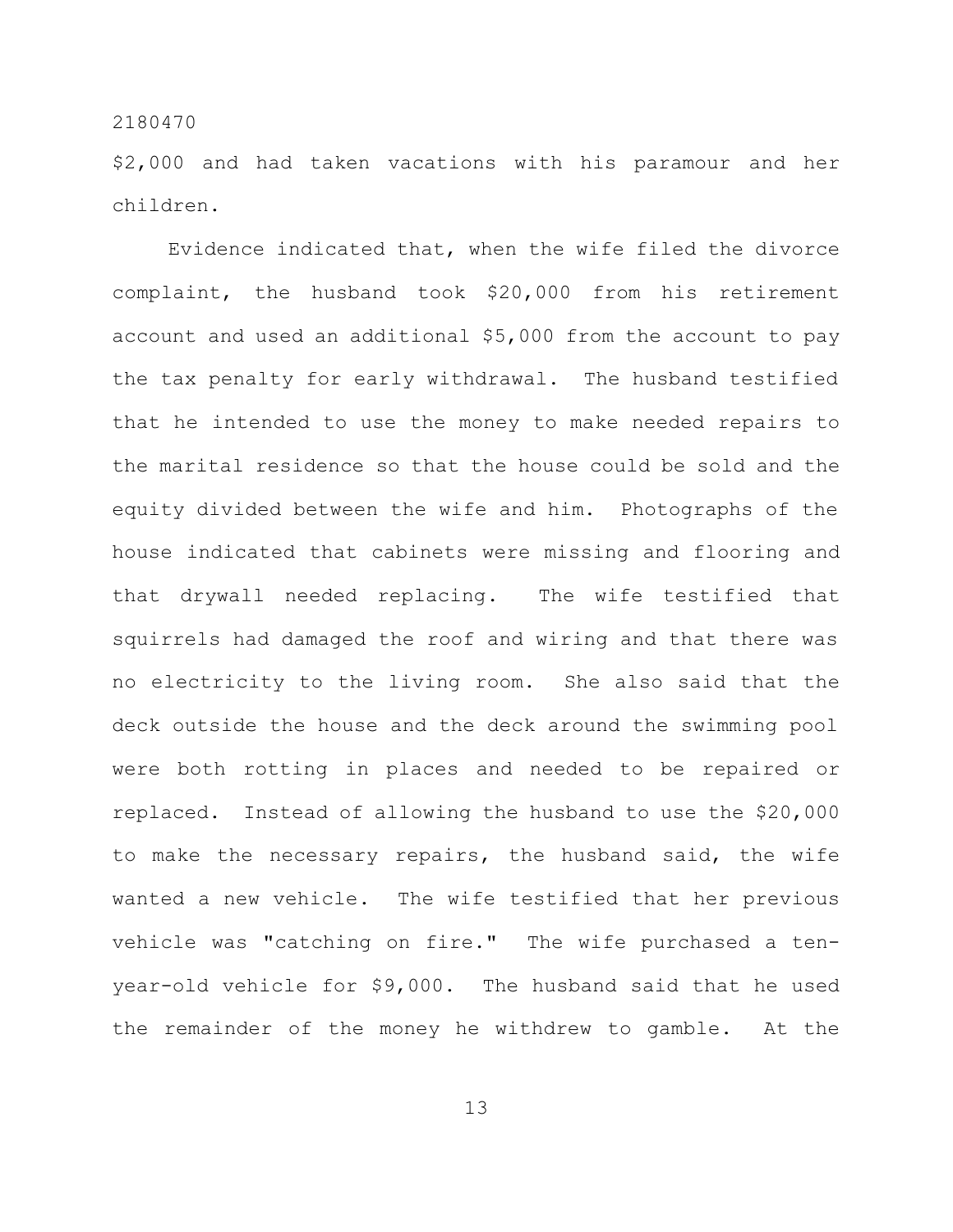trial, the wife testified that, based on the husband's checking-account statements, she concluded that he had spent \$31,721.51 on gambling between April 17, 2017, and October 27, 2017. At an earlier hearing, she had testified that, during essentially the same period, she had concluded that, based on account statements, the husband had spent \$17,070.80 gambling.

The parties agreed that they had purchased the marital residence for \$279,000 and that, at the time of the trial, the balance of the mortgage on that house was approximately \$235,000. Before the trial, the husband and the wife each had a real-estate agent look at the house. The wife testified that she believed that the marital residence in its current condition was worth between \$275,000 and \$285,000. The husband testified that, based on his real-estate agent's drive past the house, he believed that it was worth between \$345,000 and \$350,000.

As mentioned, the husband wanted to sell the marital residence and divide the equity. However, the wife told the trial court that she wanted to remain in the marital residence. She said that she would be able to refinance the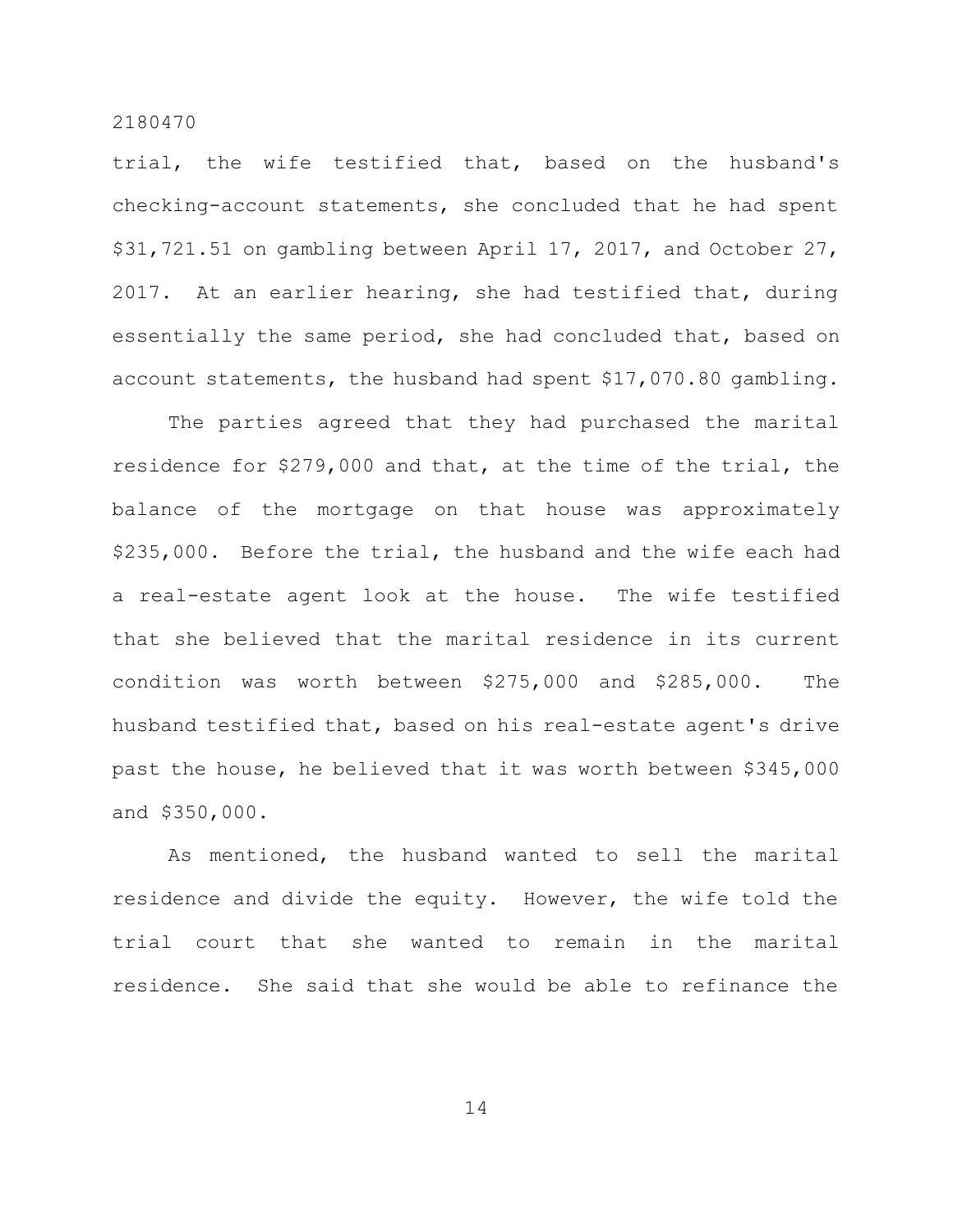house in her own name and that she would make the necessary repairs.

Other than the marital residence and the property in Mexico, the only other large marital asset was the husband's retirement account, which the wife said contained about \$30,000 at the time of the trial. The husband presented no evidence as to the value of his retirement account.

Each party submitted a monthly budget to the trial court. The husband's budget, which included rent, groceries, utilities, his student-loan payment, and the \$3,500 in pendente lite support he paid to the wife each month, was \$6,677. Before commissions, he stated, his monthly take-home pay was \$5,251. The wife submitted a monthly budget of \$7,311. That amount included the monthly mortgage payment as well as monthly payments for utilities, groceries, entertainment and travel, transportation, health insurance, medical expenses, personal care, church, pets, upkeep of the horses, and money to place in savings. The wife also included in her budget a total of \$5,155 for burial expenses, to be paid over 24 months. The husband testified that, during the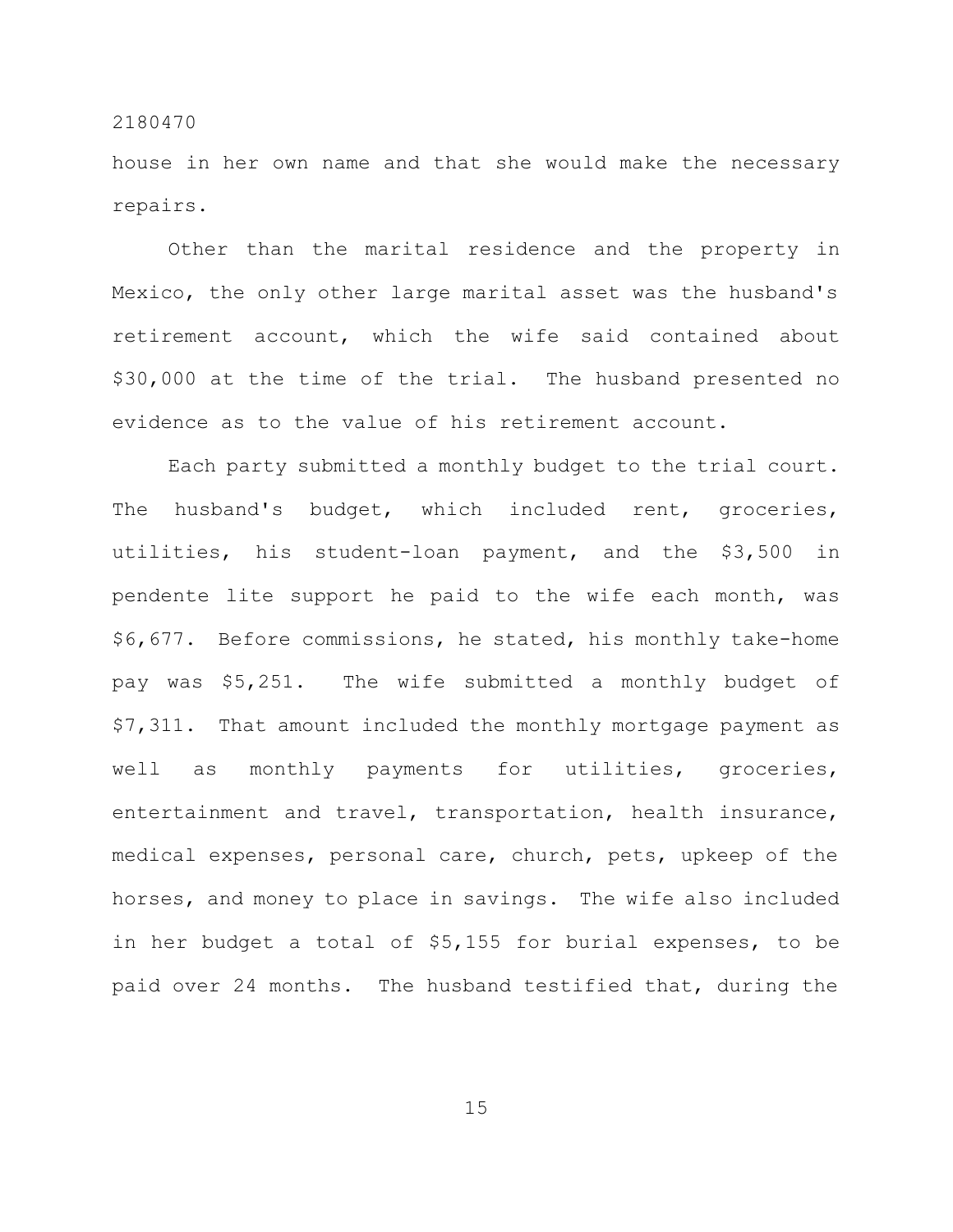marriage, the parties' monthly expenses had not reached the amount the wife had budgeted.

On November 13, 2018, the trial court entered a judgment divorcing the parties. The judgment included findings of fact regarding, among other things, what the trial court called the husband's "sexually explicit emotional affair," his gambling, and the wife's fragile emotional state after the husband asked for the divorce and she learned of the husband's affair. In the judgment, the trial court ordered the husband to pay the wife periodic alimony of \$3,000 per month for 96 months, i.e., 8 years, to give the wife the opportunity "to pursue and complete her graduate courses of study and re-enter the workforce." The wife was also awarded 25% of any commissions the husband received "so long as he owes an obligation of alimony to the wife." The wife was also awarded the marital residence and all of the equity therein. According to the wife's lowest estimate, the parties had at least \$40,000 of equity in the marital residence. The wife was made responsible for the balance of the mortgage and all other expenses associated with the marital residence. In addition, the wife was awarded a property settlement of \$20,000, the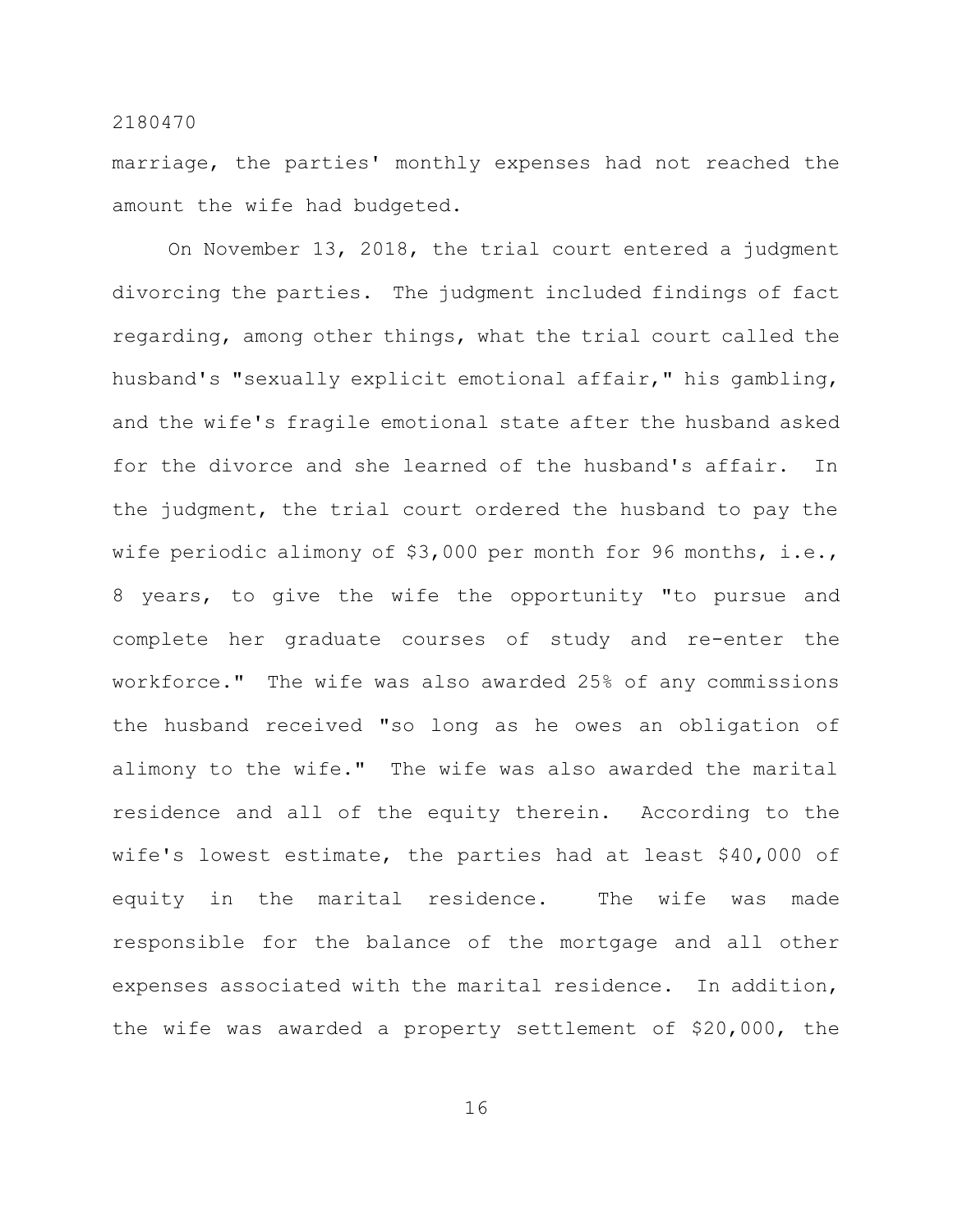parcel of property in Mexico, the vehicle that had been purchased with money from the husband's retirement account, and the parties' pets, including the horses. The husband was directed to maintain health insurance on the wife for the longer of the period permitted by his employer or as allowed by law. He was also directed to maintain a life-insurance policy in the amount of \$250,000, naming the wife as the beneficiary, for the eight years he was required to pay her periodic alimony.

The husband was awarded all of the furniture in the marital residence, which the husband had estimated had a value of approximately \$8,000. He was also awarded the balance of his retirement account, which the wife estimated was approximately \$30,000. Each party was awarded his or her personal property.

During the pendency of the divorce proceeding, the wife had filed a motion for contempt alleging that the husband had failed to comply with all of the provisions of the December 1, 2017, pendente lite order. Specifically, the wife alleged that the husband had failed to pay her medical bills, her share of the commission the husband had received in November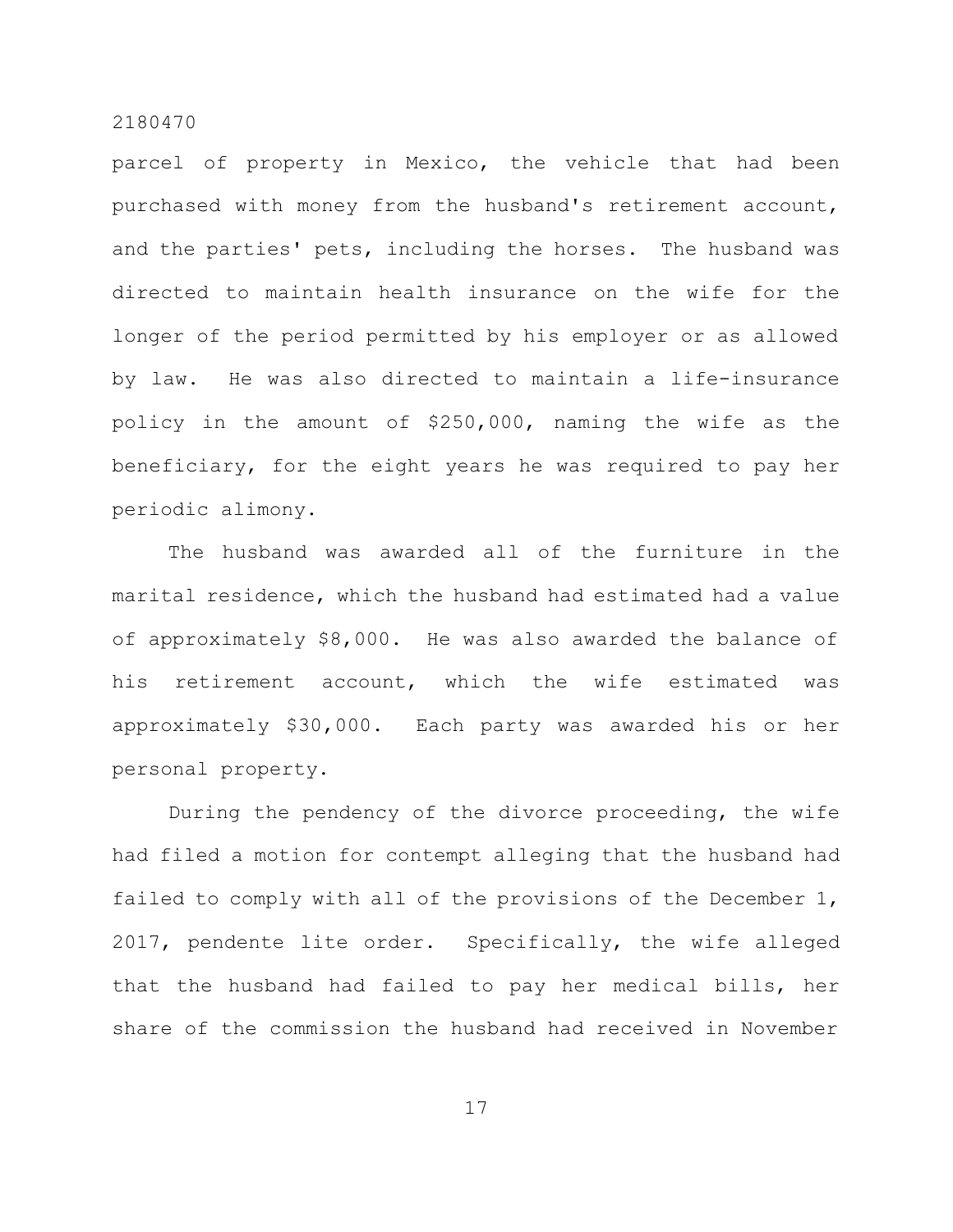2017, and the first pendente lite alimony check owed December 1, 2017. The total amount the wife claimed the husband had failed to pay her was \$9,319.21. That amount also included \$2,800 for a furnace–-an expense the wife conceded at trial was not included in the pendente lite order and agreed could be removed from the total she was seeking. In the judgment, the trial court found the husband in contempt and ordered him to pay \$9,319, deducting nothing for the cost of the furnace. Finally, the husband was ordered to pay \$15,000 toward the wife's attorney fee.

The husband filed a timely motion to alter, amend, or vacate the judgment, which was denied by operation of law. The husband filed a timely notice of appeal to this court.

On appeal, the husband contends that a number of the trial court's findings of fact were erroneous. As part of that contention, the husband asserts that the judgment appears to have been a proposed judgment prepared by the wife that the trial court adopted. Therefore, he argues in his brief, it "'does not reflect the independent and impartial findings and conclusions of the trial court.' Ex parte Ingram, 51 So. 3d 1119, 1124 (Ala. 2010)." The record does not contain a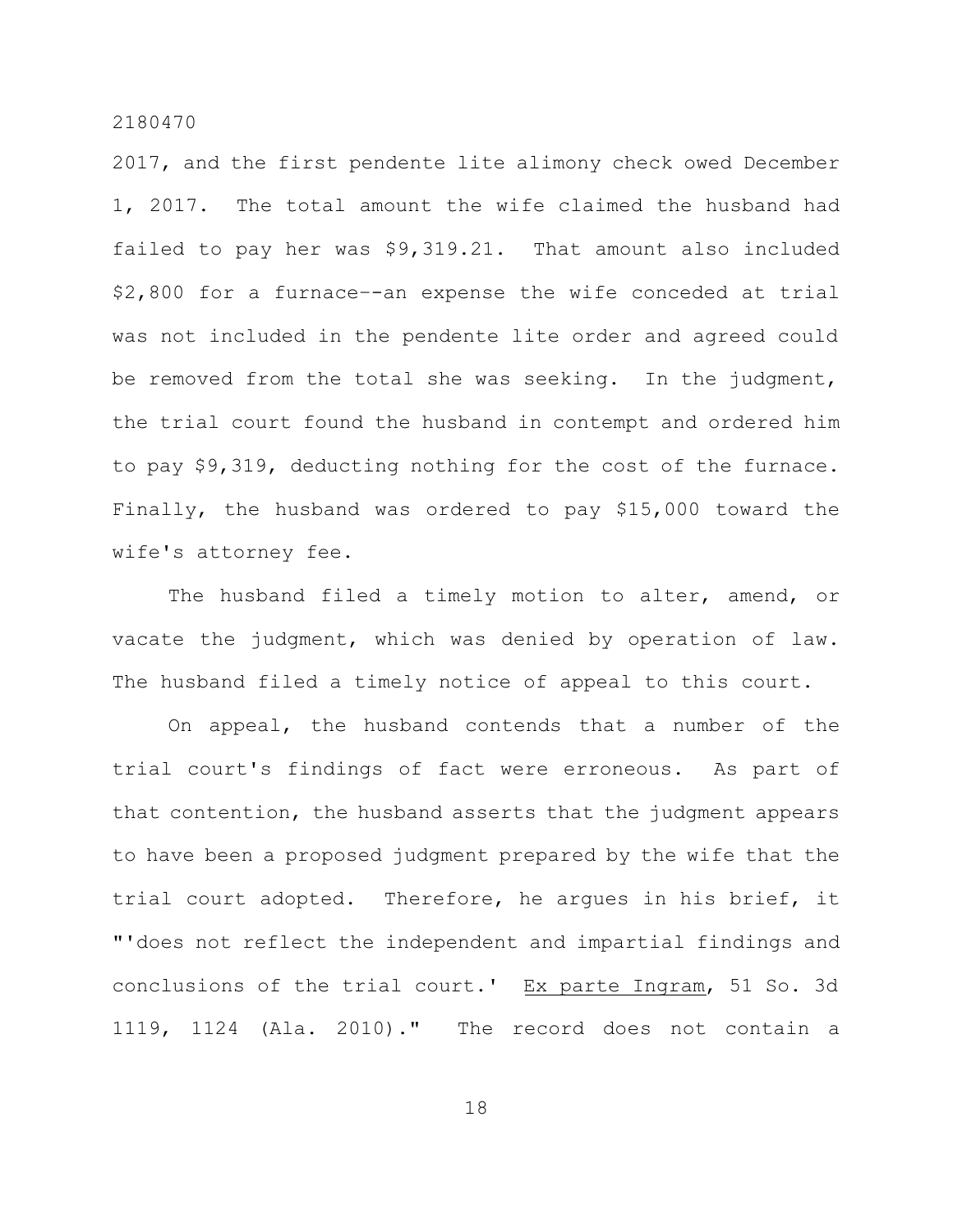proposed order from the wife, which the husband acknowledges. Because the husband's assertion as to the origin of the judgment is based only on speculation and conjecture and is not supported by the record, we reject the argument that it does not reflect the trial court's independent findings.

In his appellate brief, the husband sets forth five quotes from the trial court's findings that he contends are "blatant" material errors that led the trial court to fashion an inequitable property division and award of periodic alimony. Regarding four of the five statements, the husband is actually challenging the conclusions the trial court drew from the evidence.

"'When evidence is presented ore tenus, the trial court is "'unique[ly] position[ed] to directly observe the witnesses and to assess their demeanor and credibility.'"  $EX$  parte T.V., 971 So. 2d 1, 4 (Ala. 2007) (quoting Ex parte Fann, 810 So. 2d 631, 633 (Ala. 2001)). Therefore, a presumption of correctness attaches to a trial court's factual findings premised on ore tenus evidence. Ex parte J.E., 1 So. 3d 1002, 1008 (Ala. 2008). ... We will not disturb the findings of the trial court unless those findings are "clearly erroneous, without supporting evidence, manifestly unjust, or against the great weight of the evidence." Gaston v. Ames, 514 So. 2d 877, 878 (Ala. 1987) (citing Cougar Mining Co. v. Mineral Land & Mining Consultants, Inc., 392 So. 2d 1177 (Ala. 1981)). "'The trial court's judgment [in cases where evidence is presented ore tenus] will be affirmed, if, under any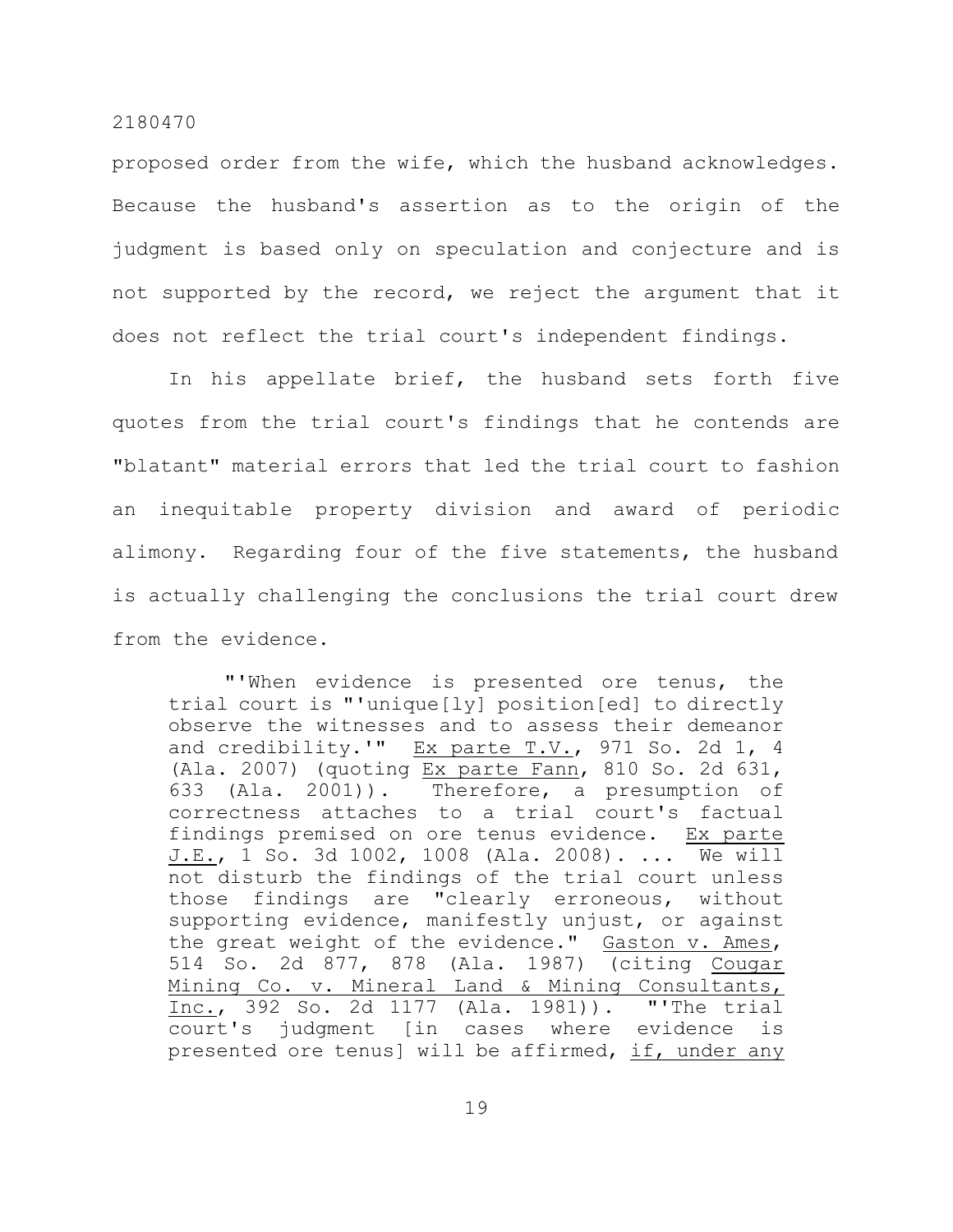reasonable aspect of the testimony, there is credible evidence to support the judgment.'" Transamerica[ Commercial Fin. Corp. v. AmSouth Bank, N.A.], 608 So. 2d [375] at 378 [(Ala. 1992)] (quoting Clark v. Albertville Nursing Home, Inc., 545 So. 2d 9, 13 (Ala. 1989), and citing Norman v. Schwartz, 594 So.2d 45 (Ala. 1991)); see also Ex parte Perkins, 646 So. 2d 46 (Ala. 1994).'"

Seibert v. Fields, [Ms. 2171028, March 22, 2019] So. 3d. , (Ala. Civ. App. 2019)(quoting Espinoza v. Rudolph, 46 So. 3d 403, 412 (Ala. 2010)).

The first statement the husband takes issue with is: "[The] Wife assisted her husband in job relocations wherein they moved around the United States 9 times. During each move the Wife managed the move." The husband states that the parties moved only four times, not nine times, and that the wife did not pack and totally unpack for each move. The record indicates that the parties moved from state to state four times; however, they also moved from house to house within a given area. The wife testified that the parties moved seven times in eight years. She also testified that she managed the packing and unpacking and set up the household at each location. Based on the record, although the trial court possibly overstated the total number of times the parties moved–-it appears they moved eight times and not nine as the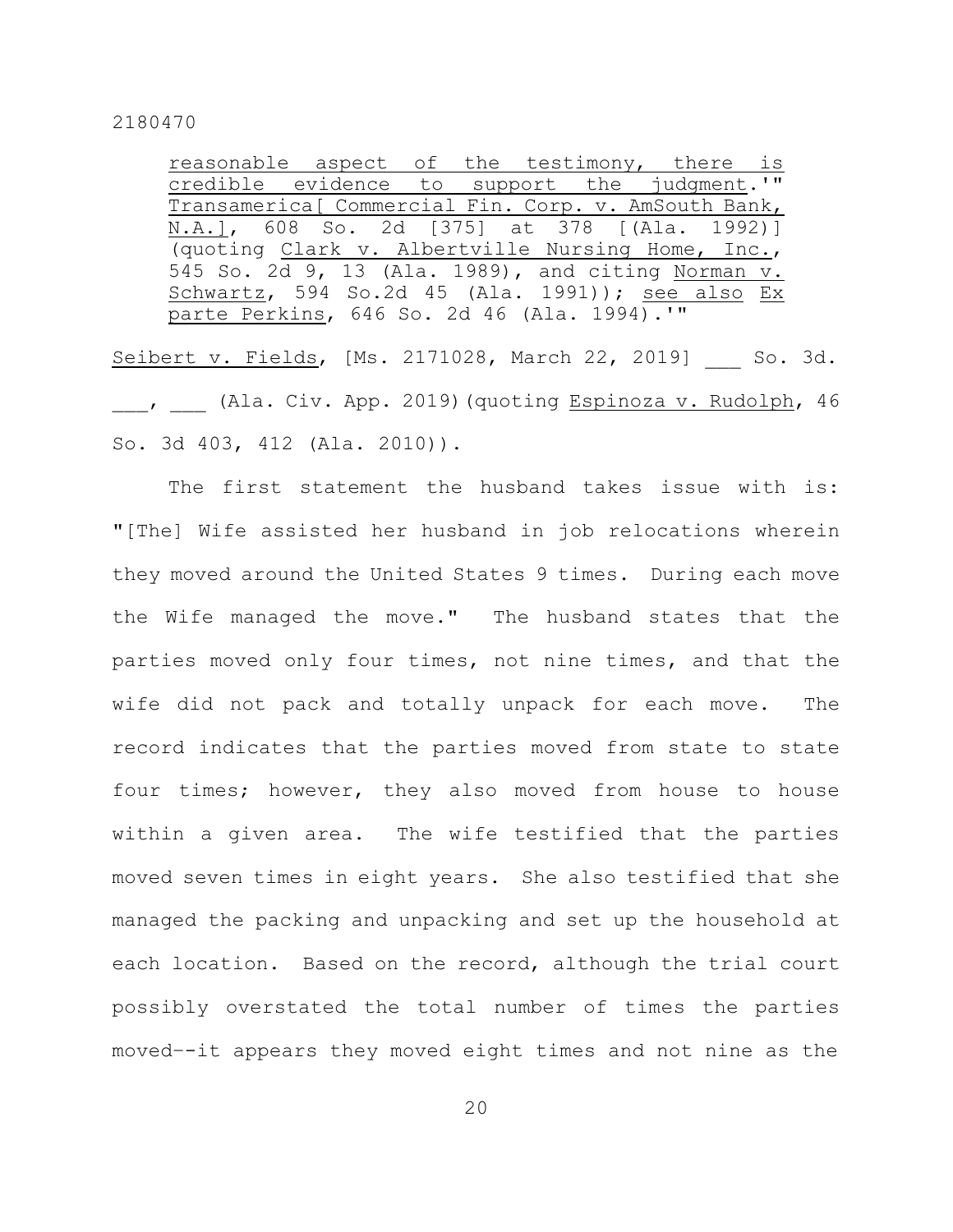judgment states–-the error, if any, is so minimal it cannot be said to have probably injuriously affected the husband's substantial rights. Rule 45, Ala. R. App. P. ("No judgment may be reversed ... unless in the opinion of the court to which the appeal is taken ..., after an examination of the entire cause, it should appear that the error complained of has probably injuriously affected substantial rights of the parties."). Therefore, the error, if any, is harmless, and we cannot say that the first challenged statement, although not precise, is unsupported by the evidence.

The second challenged statement is: "Then the Husband left the marital residence on May 13, 2017, to move to Florida." The husband complains that the statement does not recognize that the wife asked him to leave the marital residence. Nonetheless, as the trial court pointed out before that statement, on the day the wife came home from Mexico, the husband "blindsided her" with a request for a divorce. The wife did ask the husband to leave the marital home, but, once the wife made that request, the husband made the decision to move from Shelby County to Florida. Once again, we cannot say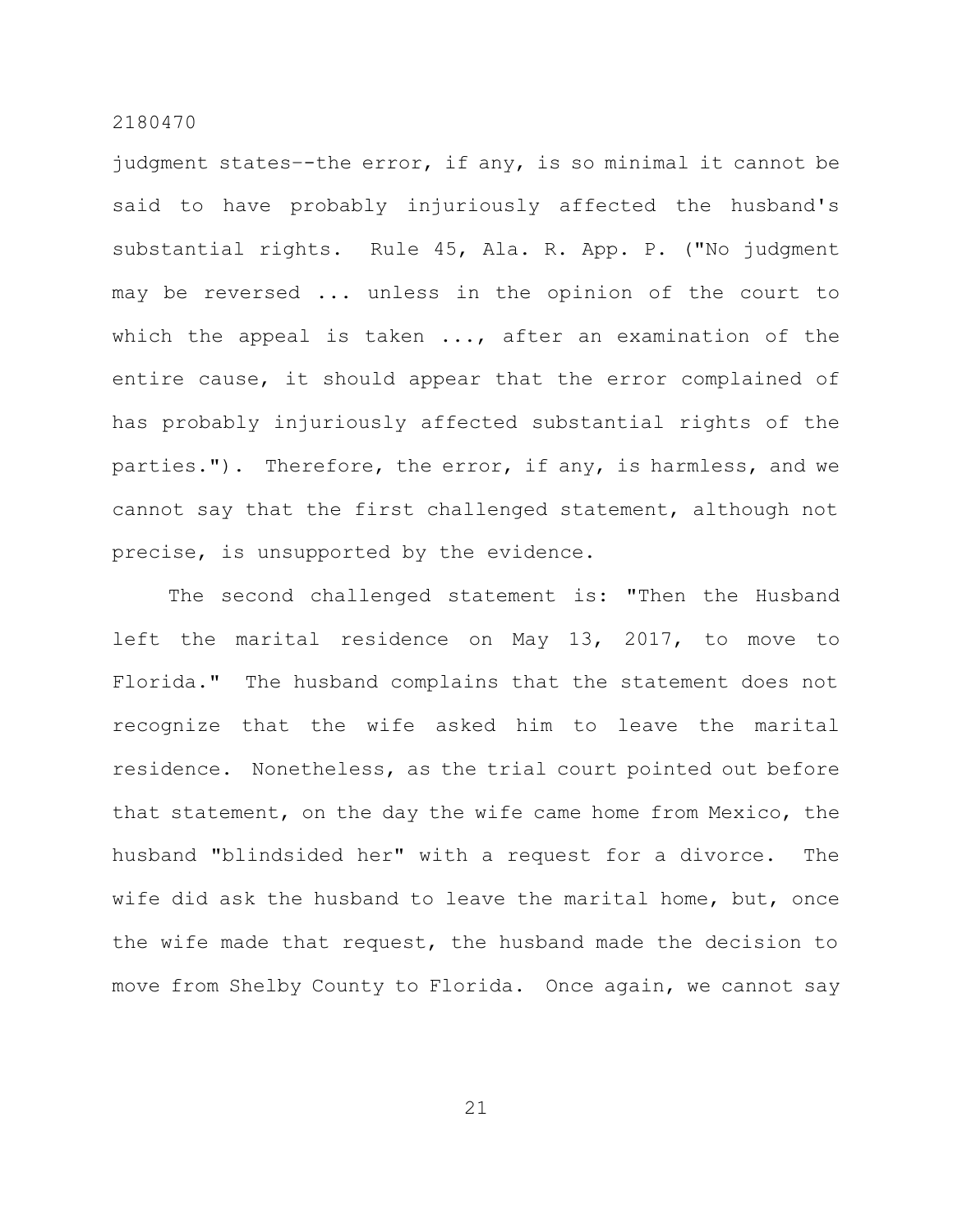that the trial court's statement is plainly and palpably wrong.

The next statement the husband takes umbrage with is: "The Husband had been having a sexually explicit emotional affair with his girlfriend since 2014." The husband's argument as to this statement is that, during the trial, the trial judge made the statement that he did not believe you could have an "adulterous affair over email" and that such an affair "requires sex." In its judgment, the trial court made a nuanced statement that the husband was engaged in a "sexually explicit emotional affair." The evidence shows that the husband and the woman with whom he carried out the e-mail correspondence over a number of years sent each other literally thousands of notes in which they were sexually explicit, discussed the husband divorcing the wife to be with the woman, and discussed the husband and the woman having a child together. Based on that evidence, the trial court's characterization of their relationship as a "sexually explicit emotional affair" is factually accurate.

The fourth statement the husband sets out as being erroneous is: "It is undisputed that, after her Husband left,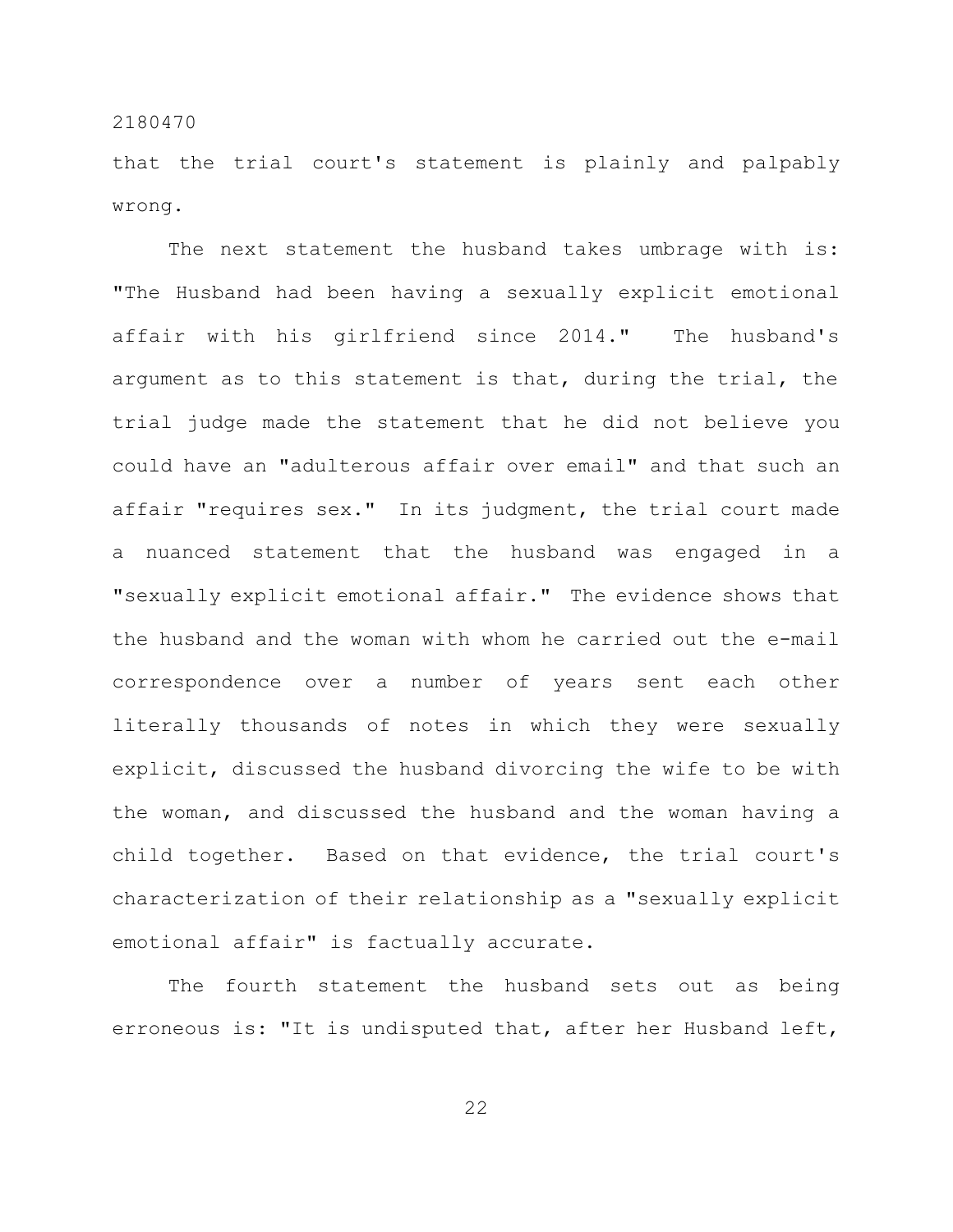he provided no financial support for Wife's food, gas, clothing, money to feed their pets ...." As to this statement, the husband points out that he sent the wife a text offering to give her money for those expenses, but, he said, the wife never responded. The wife testified that she never received such a text. It is the trial court's duty to resolve factual disputes. Wells v. Tankersley, 244 So. 3d 975, 982 (Ala. Civ. App. 2017). It was undisputed that the husband did not provide the wife with money for those expenses until the pendente lite order was entered directing him to pay the wife \$3,500 each month. Once again, the trial court's finding is a fair reading of the evidence.

The fifth statement quoted by the husband is challenged for a different reason than the previous four statements. The fifth statement reads: "The Wife testified regarding her MOTION TO SHOW CAUSE AND FOR SANCTIONS. She entered into evidence that the husband owed her \$9,319.21 to date for unpaid items that he was ordered to pay pursuant to the pendente lite orders." The basis for the husband's challenge to this statement is that, at the trial, the wife testified that \$2,800 of that total amount was used to purchase a new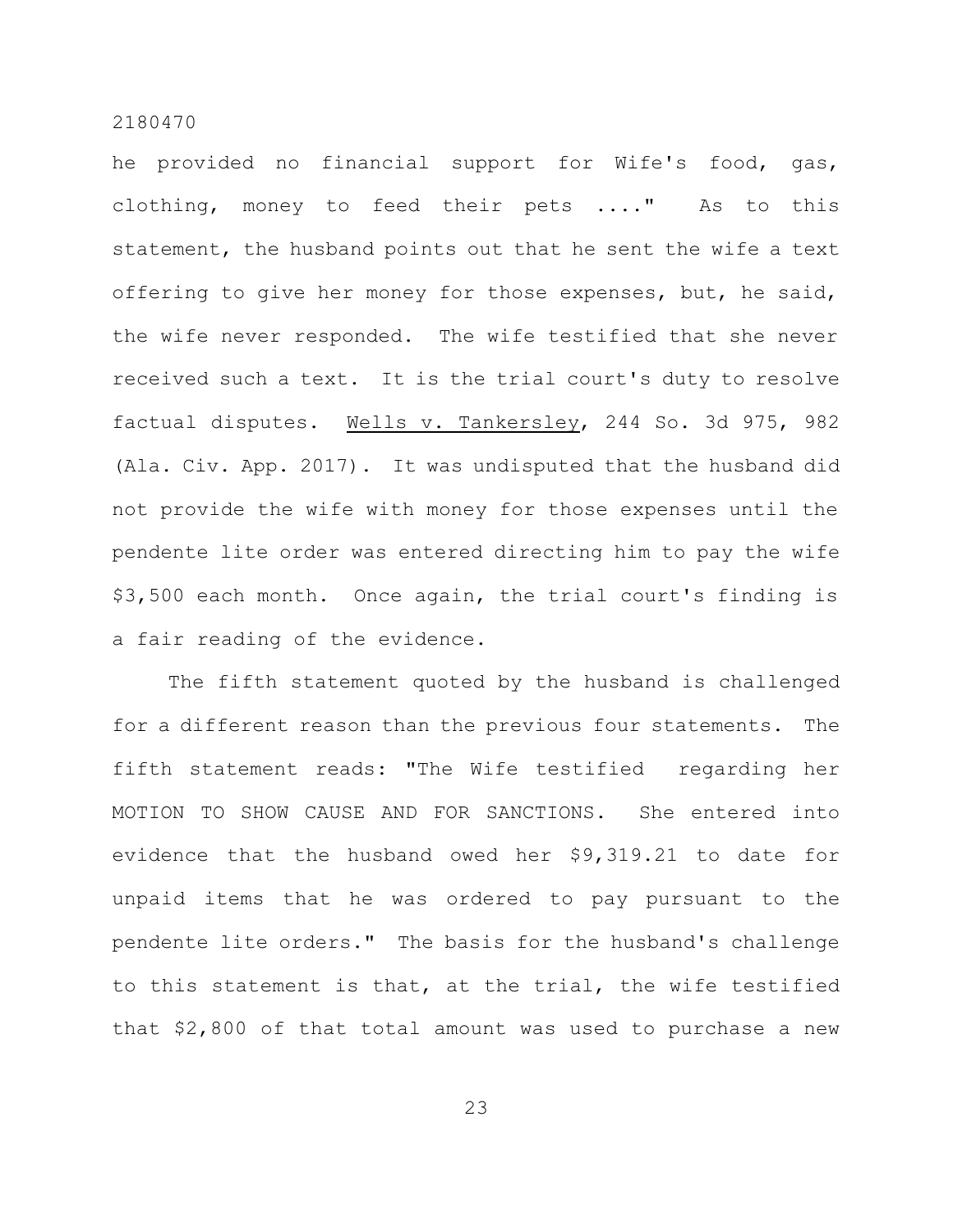furnace–-an expense that was not specifically addressed in the pendente lite orders. The wife told the trial court that that amount could be deducted from the total amount she claimed the husband had failed to pay her. Therefore, the husband argues, the trial court erred in ordering him to pay the wife \$9,319 as a sanction for contempt.

In the pendente lite order entered on December 1, 2017, the trial court ordered the husband to "pay all the mortgage and utility bills of the marital home pendent lite." The receipt for the furnace indicates that the wife purchased it on January 10, 2018. The modified pendente lite order, which made the wife responsible for "household bills currently due in addition to household bills going forward" was entered on April 16, 2018.

"The determination of whether a party is in contempt is within the sound discretion of the trial court, and that determination will not be reversed absent a showing that the court exceeded the limits of its discretion. Stack v. Stack, 646 So. 2d 51 (Ala. Civ. App. 1994)." Routzong v. Baker, 20 So. 3d 802, 810 (Ala. Civ. App. 2009). In his argument that the trial court erred in making the fifth statement in its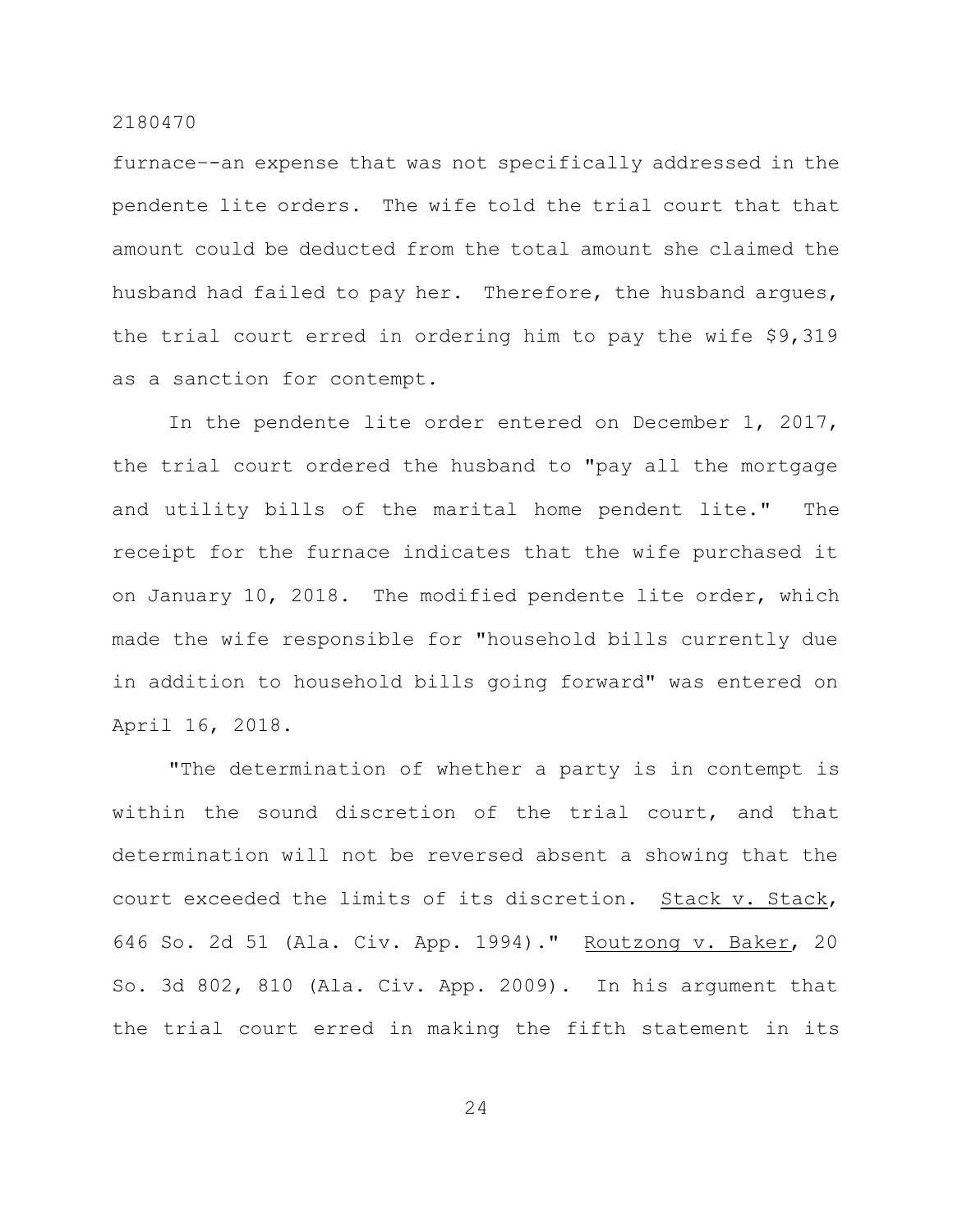findings of fact, the husband states that there was no evidence that he was wilfully noncompliant with any court order, as Rule 70A(2)(D), Ala. R. Civ. P., requires. Therefore, he says, he could not be held in contempt.

> "'"Civil contempt" is defined as a "willful, continuing failure or refusal of any person to comply with a court's lawful writ, subpoena, process, order, rule, or command that by its nature is still capable of being complied with." Rule 70A(a)(2)(D), Ala. R. Civ. P. ..."'

"Routzong v Baker, 20 So. 3d 802, 810 (Ala. Civ. App. 2009). '"The failure to perform an act required by the court for the benefit of an opposing party constitutes civil contempt." Carter v. State ex rel. Bullock County, 393 So. 2d 1368, 1370 (Ala. 1981).' J.K.L.B. Farms, LLC v. Phillips, 975 So. 2d 1001, 1012 (Ala. Civ. App. 2007). Furthermore, '"[t]he purpose of a civil contempt proceeding is to effectuate compliance with court orders and not to punish the contemnor." Watts v. Watts, 706 So. 2d 749, 751 (Ala. Civ. App. 1997).' Hall v. Hall, 892 So. 2d 958, 962 (Ala. Civ. App. 2004)."

Reed v. Dyas, 28 So. 3d 6, 8 (Ala. Civ. App. 2009) (emphasis added).

There is no language in either pendente lite order that would indicate to the husband that he was responsible for reimbursing the wife for the purchase of a new furnace. Thus, the husband obviously did not fail to comply with any order of the trial court by not paying for the furnace, and he cannot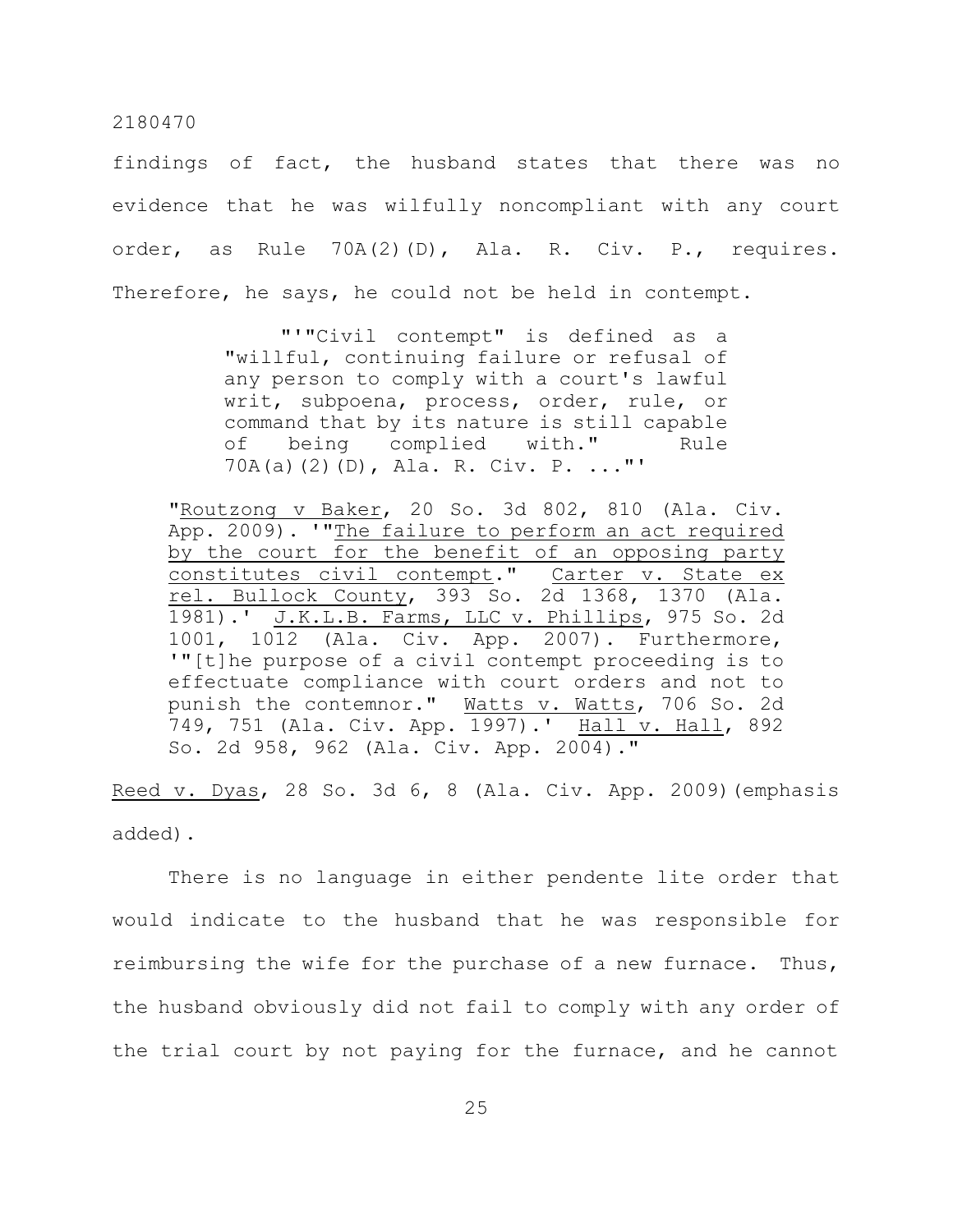be held in contempt on that basis. Accordingly, the trial court abused its discretion in including in its judgment the \$2,800 attributable to the cost of the furnace as part of its contempt sanction against the husband. The provision of the judgment ordering the husband to pay the wife a total of \$9,319 for his "noncompliance with [the trial] court's prior pendente lite orders" must be reversed so that the trial court can enter a new judgment deducting \$2,800 from the total amount of the contempt sanction levied against the husband.

The husband next argues that the trial court's award of periodic alimony and the division of marital property were not equitable.

> "'In reviewing a trial court's judgment in a divorce case where the trial court has made findings of fact based on oral testimony, we are governed by the ore tenus rule. Under this rule, the trial court's judgment based on those findings will be presumed correct and will not be disturbed on appeal unless it is plainly and palpably wrong. Hartzell v. Hartzell, 623 So. 2d 323 (Ala. Civ. App. 1993). Matters of alimony and property division are interrelated, and the entire judgment must be considered in determining whether the trial court abused its discretion as to either of those issues. Willing v. Willing, 655 So. 2d 1064 (Ala. Civ. App. 1995). Furthermore, a division of marital property in a divorce case does not have to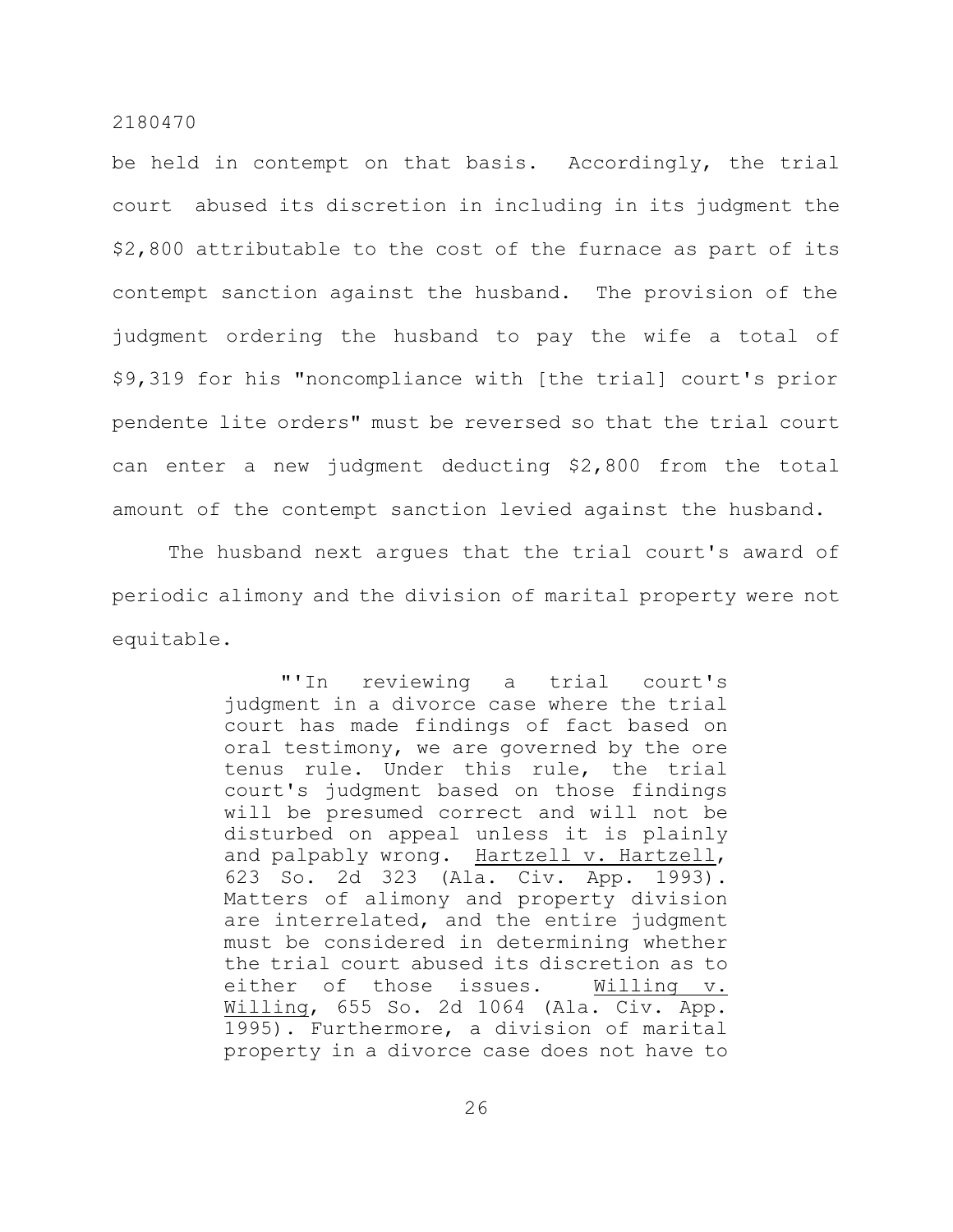be equal, only equitable, and a determination of what is equitable rests within the sound discretion of the trial court. Golden v. Golden, 681 So. 2d 605 (Ala. Civ. App. 1996). In addition, the trial court can consider the conduct of the parties with regard to the breakdown of the marriage, even where the parties are divorced on the basis of incompatibility. Ex parte Drummond, 785 So. 2d 358 (Ala. 2000). Moreover, in Kluever v. Kluever, 656 So. 2d 887 (Ala. Civ. App. 1995), this court stated, "[a]lthough this court is not permitted to substitute its judgment for that of the trial court, this court is permitted to review and revise the trial court's judgment upon an abuse of discretion." Id. at 889.'

"Langley v. Langley, 895 So. 2d 971, 973 (Ala. Civ. App. 2003). 'Trial judges enjoy broad discretion in divorce cases, and their decisions are to be overturned on appeal only when they are "unsupported by the evidence or [are] otherwise palpably wrong."' Ex parte Bland, 796 So. 2d 340, 344 (Ala. 2000) (quoting Ex parte Jackson, 567 So. 2d 867, 868 (Ala. 1990))."

Cottom v. Cottom, 275 So. 3d 1158, 1163 (Ala. Civ. App. 2018).

"'Matters such as alimony and property division are within the sound discretion of the trial court. Ex parte Drummond, 785 So. 2d 358 (Ala. 2000); Parrish v. Parrish, 617 So. 2d 1036 (Ala. Civ. App. 1993); and Montgomery v. Montgomery, 519 So. 2d 525 (Ala. Civ. App. 1987). The issues of property division and alimony are interrelated, and they must be considered together on appeal. Albertson v. Albertson, 678 So. 2d 118 (Ala. Civ. App. 1996).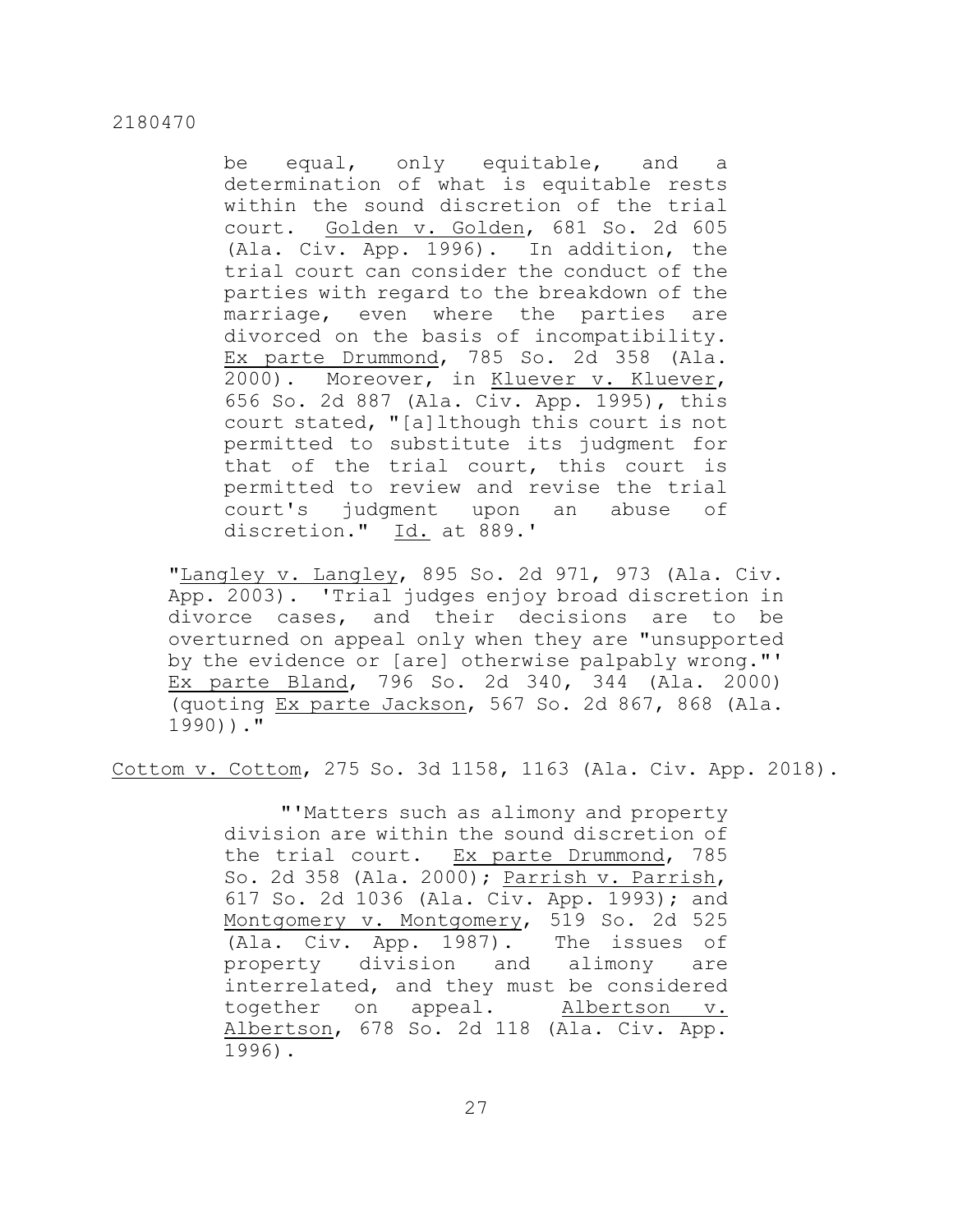"'In dividing property and awarding alimony, a trial court should consider "the earning abilities of the parties; the future prospects of the parties; their ages and health; the duration of the marriage; [the parties'] station[s] in life; the marital properties and their sources, values, and types; and the conduct of the parties in relation to the cause of the divorce.' Russell v. Russell, 777 So. 2d 731, 733 (Ala. Civ. App. 2000). Also, a trial court is not required to make an equal division of the marital property, but it must make an equitable division based upon the particular facts and circumstances of the case. Golden v. Golden, 681 So. 2d 605 (Ala. Civ. App. 1996); and Brewer v. Brewer, 695 So. 2d 1 (Ala. Civ. App. 1996). "A property division that favors one party over another does not necessarily indicate an abuse of discretion." Fell v. Fell, 869 So. 2d 486, 496 (Ala. Civ. App. 2003) (citing Dobbs v. Dobbs, 534 So. 2d 621 (Ala. Civ. App. 1988)).'

"Turnbo v. Turnbo, 938 So. 2d 425, 429–30 (Ala. Civ. App. 2006)."

Walker v. Walker, 216 So. 3d 1262, 1270–71 (Ala. Civ. App. 2016). There is no rigid standard or mathematical formula on which a trial court must base its determination of alimony and the division of marital assets. Yohey v. Yohey, 890 So. 2d 160, 164 (Ala. Civ. App. 2004). Finally, the issues of property division and alimony are interrelated, and they must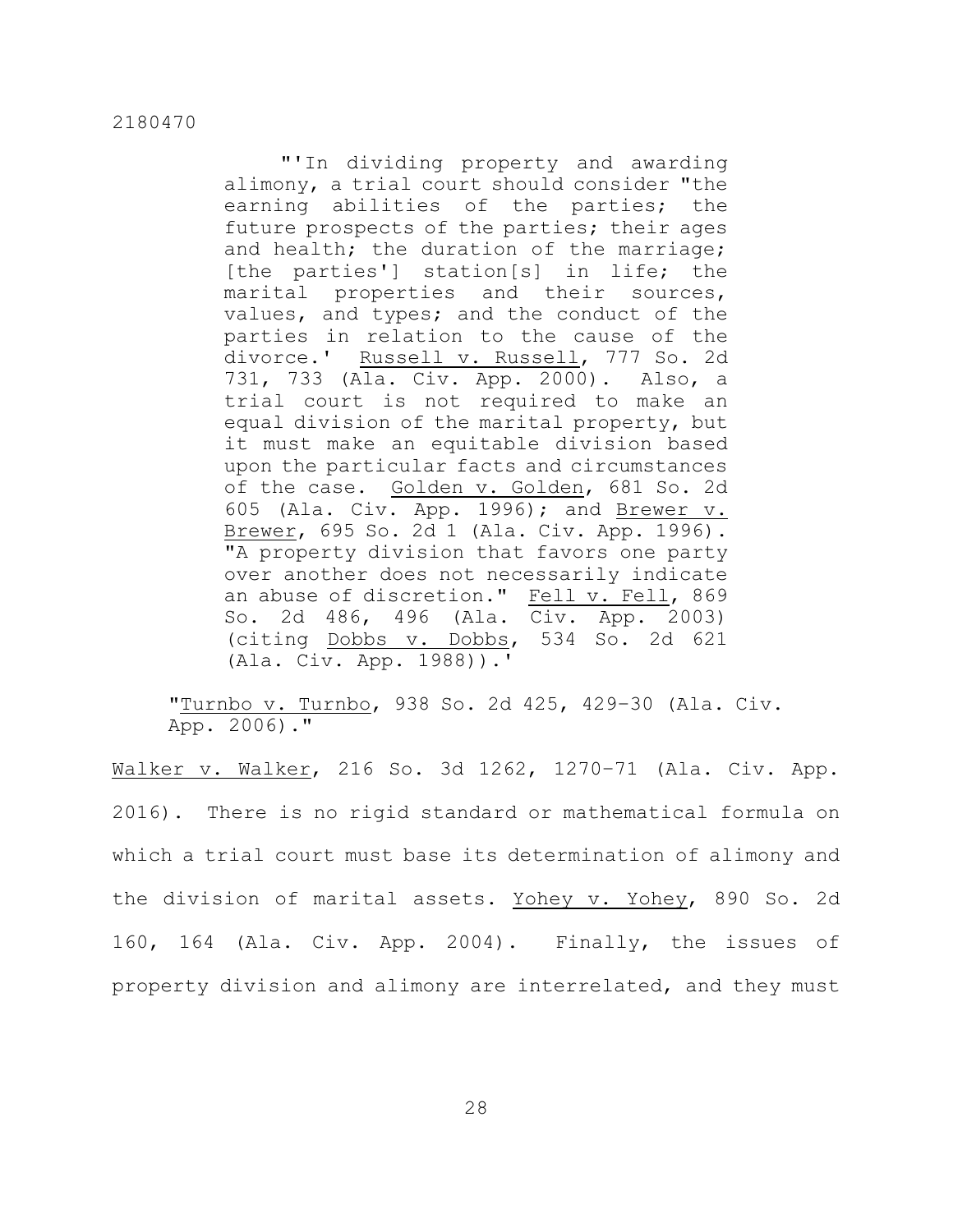be considered together on appeal. Albertson v. Albertson, 678 So. 2d 118 (Ala. Civ. App. 1996).

> "'A petitioning spouse proves a need for periodic alimony by showing that without such financial support he or she will be unable to maintain the parties' former marital lifestyle. See Pickett v. Pickett, 723 So. 2d 71, 74 (Ala. Civ. App. 1998) (Thompson, J., with one judge concurring and two judges concurring in the result). As a necessary condition to an award of periodic alimony, a petitioning spouse should first establish the standard and mode of living of the parties during the marriage and the nature of the financial costs to the parties of maintaining that station in life. See, e.g., Miller v. Miller, 695 So. 2d 1192, 1194 (Ala. Civ. App. 1997); and Austin v. Austin, 678 So. 2d 1129, 1131 (Ala. Civ. App. 1996). The petitioning spouse should then establish his or her inability to achieve that same standard of living through the use of his or her own individual assets, including his or her own separate estate, the marital property received as part of any settlement or property division, and his or her own wage-earning capacity, see Miller v. Miller, supra, with the last factor taking into account the age, health, education, and work experience of the petitioning spouse as well as prevailing economic conditions, see DeShazo v. DeShazo, 582 So. 2d 564, 565 (Ala. Civ. App. 1991), and any rehabilitative alimony or other benefits that will assist the petitioning spouse in obtaining and maintaining gainful employment. See Treusdell v. Treusdell, 671 So. 2d 699, 704 (Ala. Civ. App. 1995).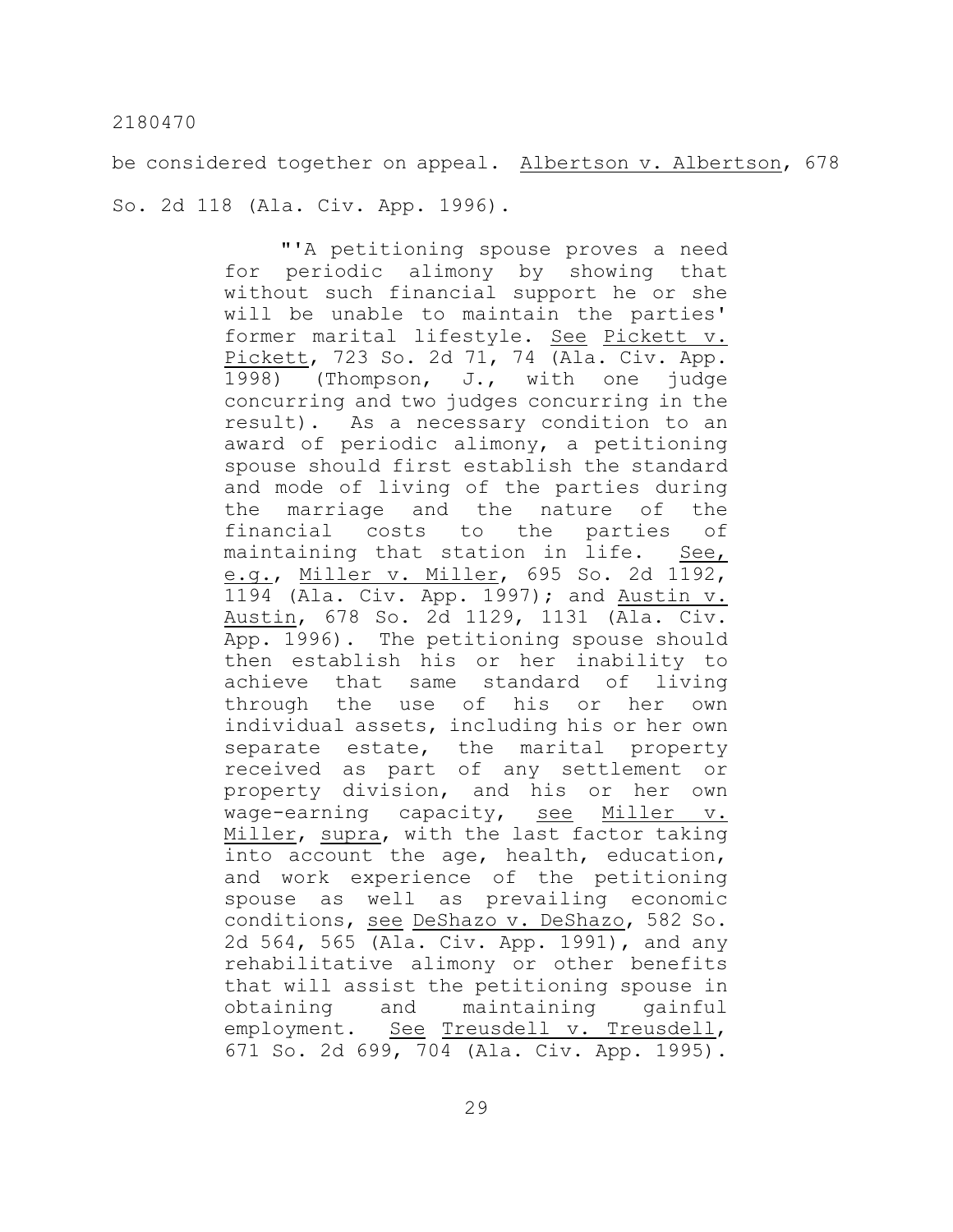If the use of his or her assets and wage-earning capacity allows the petitioning spouse to routinely meet only part of the financial costs associated with maintaining the parties' former marital standard of living, the petitioning spouse has proven a need for additional support and maintenance that is measured by that shortfall. See Scott v. Scott, 460 So. 2d 1331, 1332 (Ala. Civ. App. 1984).'

"Shewbart v. Shewbart, 64 So. 3d 1080, 1087–88 (Ala. Civ. App. 2010)."

Rieger v. Rieger, 147 So. 3d 421, 430 (Ala. Civ. App. 2013).

In this case, the parties had two primary marital assets and a number of assets of lesser value. The largest of their marital assets was the marital residence, which, it was undisputed, was in disrepair. The wife received the marital residence and all of the equity accumulated in the residence. However, she also must assume the remaining debt on the mortgage secured by the marital residence, as well as the costs of repairs. The only other asset of significant value was the husband's retirement account in the amount of \$30,000, which was awarded to the husband. The trial court also ordered the husband to pay the wife a property settlement of \$20,000. In deciding to award the wife the \$20,000, the trial court could have considered the undisputed evidence that the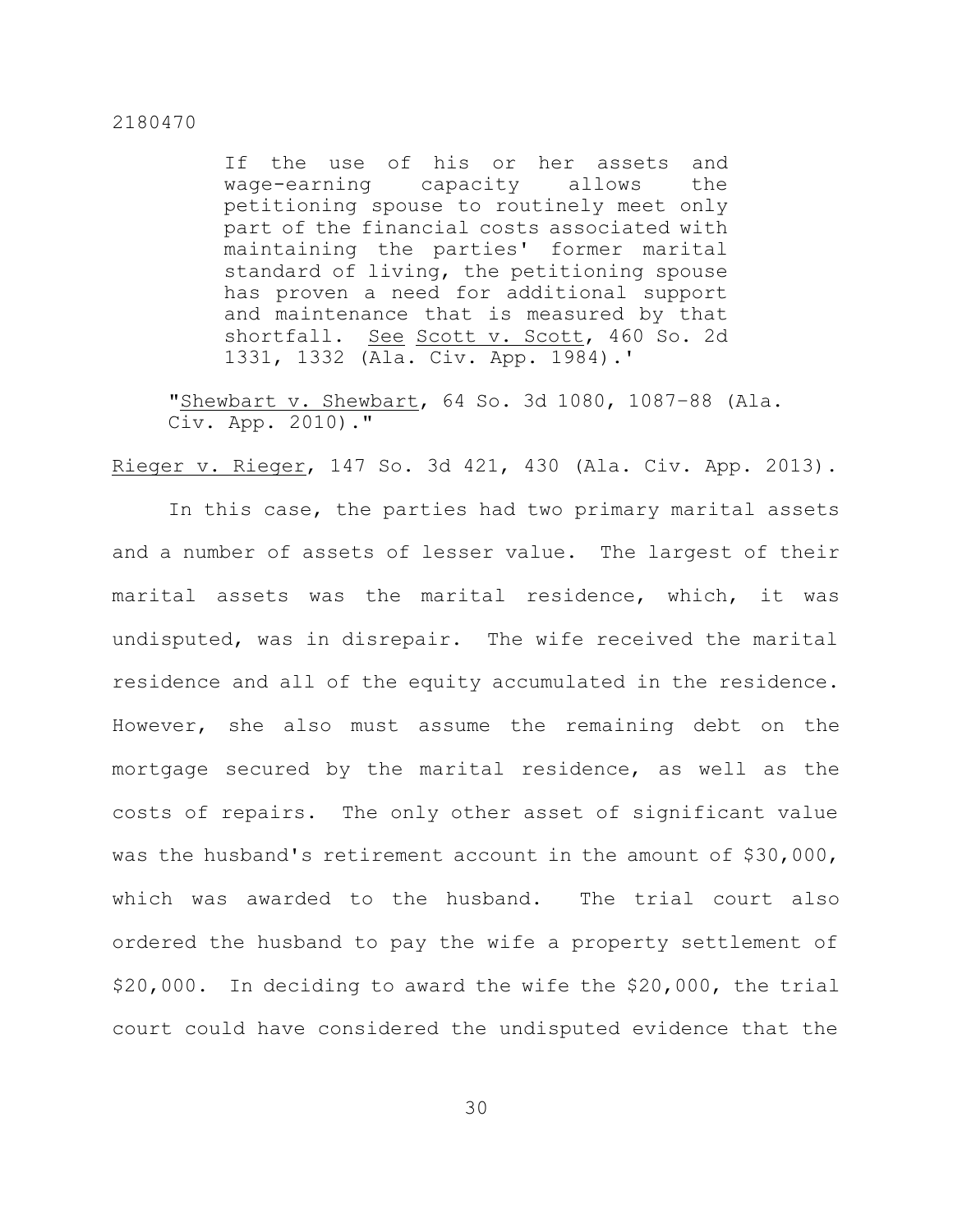husband gambled and used money from his retirement account to cover his losses. Without those loses, the parties would have had a larger marital estate, which would have benefited them both.

Regarding the smaller marital assets, the wife was awarded the parties' pets, including their two horses, and all of the equipment that goes with the horses. Like the marital residence, the upkeep of the horses will be an added expense for the wife. The wife also was awarded the property in Mexico valued at \$5,000; health insurance for as long as the husband's employer will allow the husband to have the wife as a beneficiary or for as long as allowed by law, whichever is longer; and her vehicle, purchased for \$9,000. The husband was awarded furniture valued at \$8,000.

The trial court also awarded the wife periodic alimony in the amount of \$3,000 a month for eight years and 25% of the commissions the husband receives as long as he is paying periodic alimony. Since earning her bachelor's degree, the wife worked only four part-time jobs earning, at most, \$10 an hour. At the time the divorce judgment was entered, the husband and the wife were both 53 years old and had been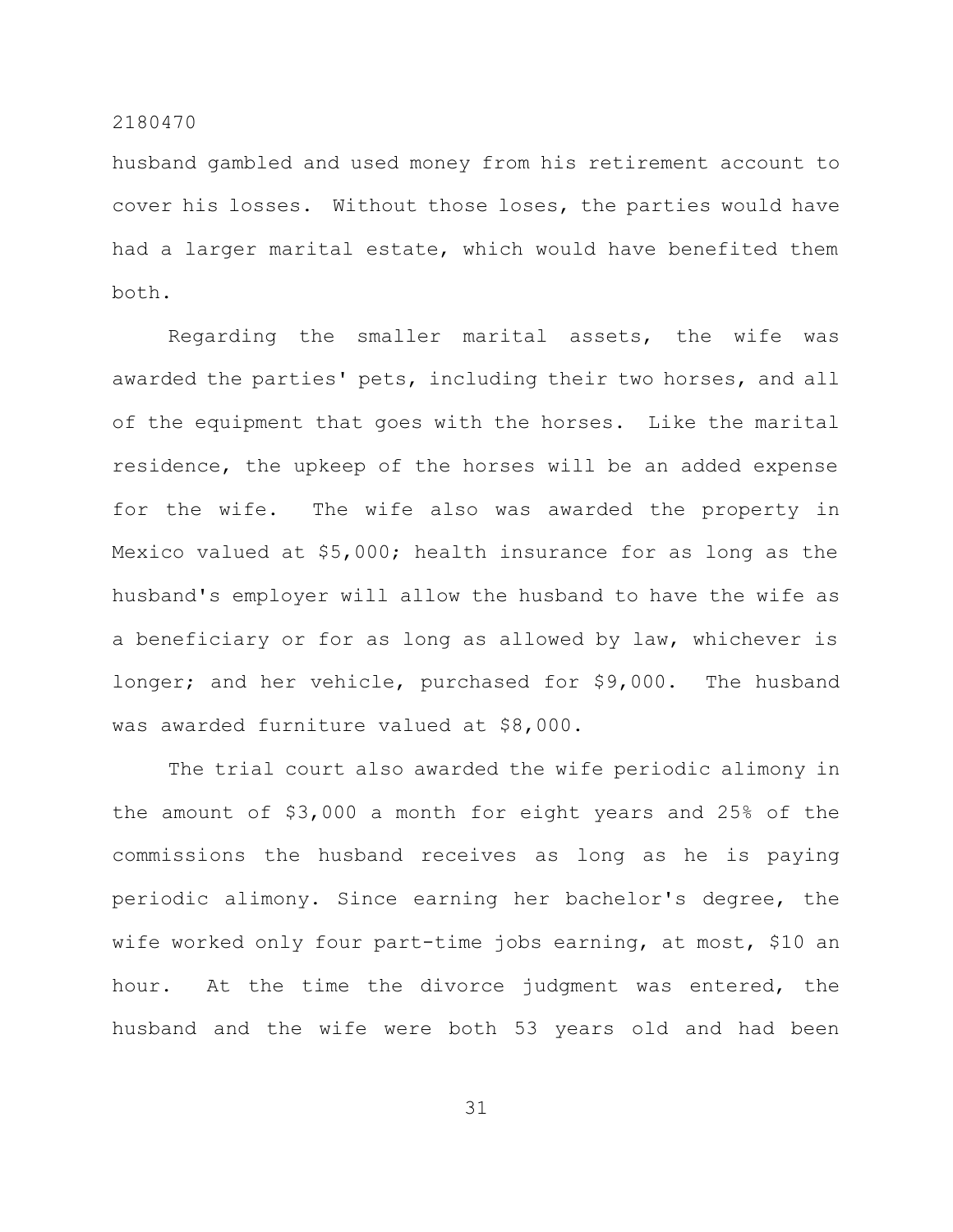married 24 years. The wife testified that, before the divorce, the parties had maintained their horses and the wife had attended horse shows. The wife testified that, during the marriage, the parties had traveled to Mexico for a vacation at least once a year. In addition, the wife said, they would travel to the coast about once a month and would take short trips throughout the year.

There was no evidence indicating that the husband had any health issues, and he testified that he intended to work until he was 70 years old. The wife complained of back and neck pain and plantar fasciitis that prevented her from doing jobs such as working as a stable hand, but, she said, she was able to work. The husband had been the primary wage earner since the parties finished college. He earns substantially more income than the wife, and he will continue to do so for the foreseeable future. He also has the ability to substantially increase his annual income by earning a substantial bonus each year. The trial court stated that the award of periodic alimony to the wife was intended to "provide the Wife the opportunity to pursue and complete her graduate courses of study and re-enter the workforce."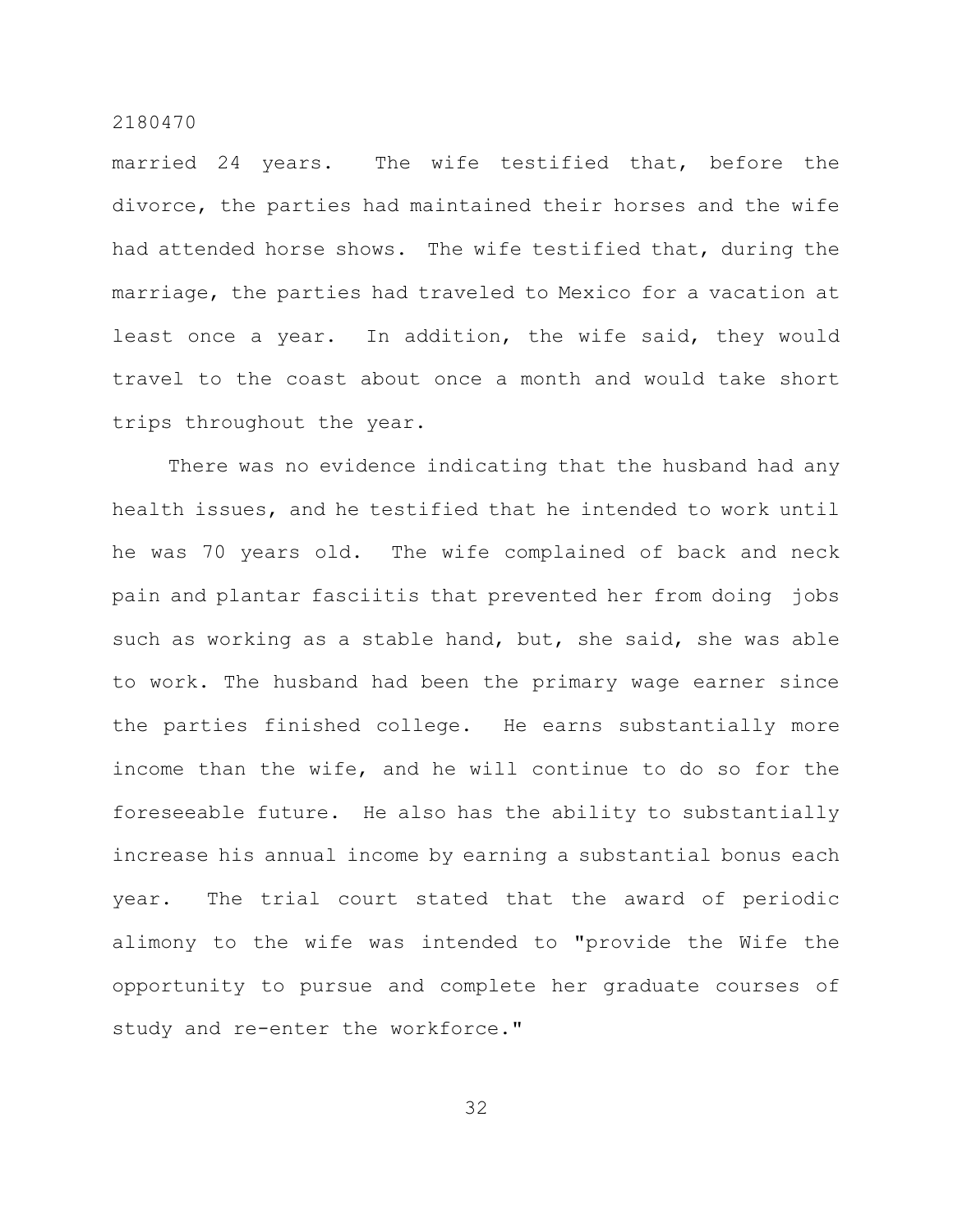Additionally, although the wife did not seek a divorce on the ground of adultery, the trial court reasonably could have believed that the husband's relationship with the woman with whom he had been having the "emotional affair" since 2014 led to the decline of the marriage. "'"[E]ven where the parties are divorced on the grounds of incompatibility, the conduct of the parties and fault with regard to the breakdown of the marriage are factors for the trial court to consider in fashioning its property division."'" Culver v. Culver, 199 So. 3d 772, 777 (Ala. Civ. App. 2016) (quoting Ex parte Drummond, 785 So. 2d 358, 363 (Ala. 2000), quoting in turn Myrick v. Myrick, 714 So. 2d 311, 315 (Ala. Civ. App. 1998)).

No useful purpose would be served by setting forth the details of the husband's extramarital relationship. However, the nature of that evidence supports a determination that the trial court considered the husband's fault in bringing about the end of the parties' marriage when it fashioned its award of alimony and the division of marital property.

Under the facts of this case, and given the broad discretion afforded the trial court in making such awards, we cannot say that the husband has demonstrated that the trial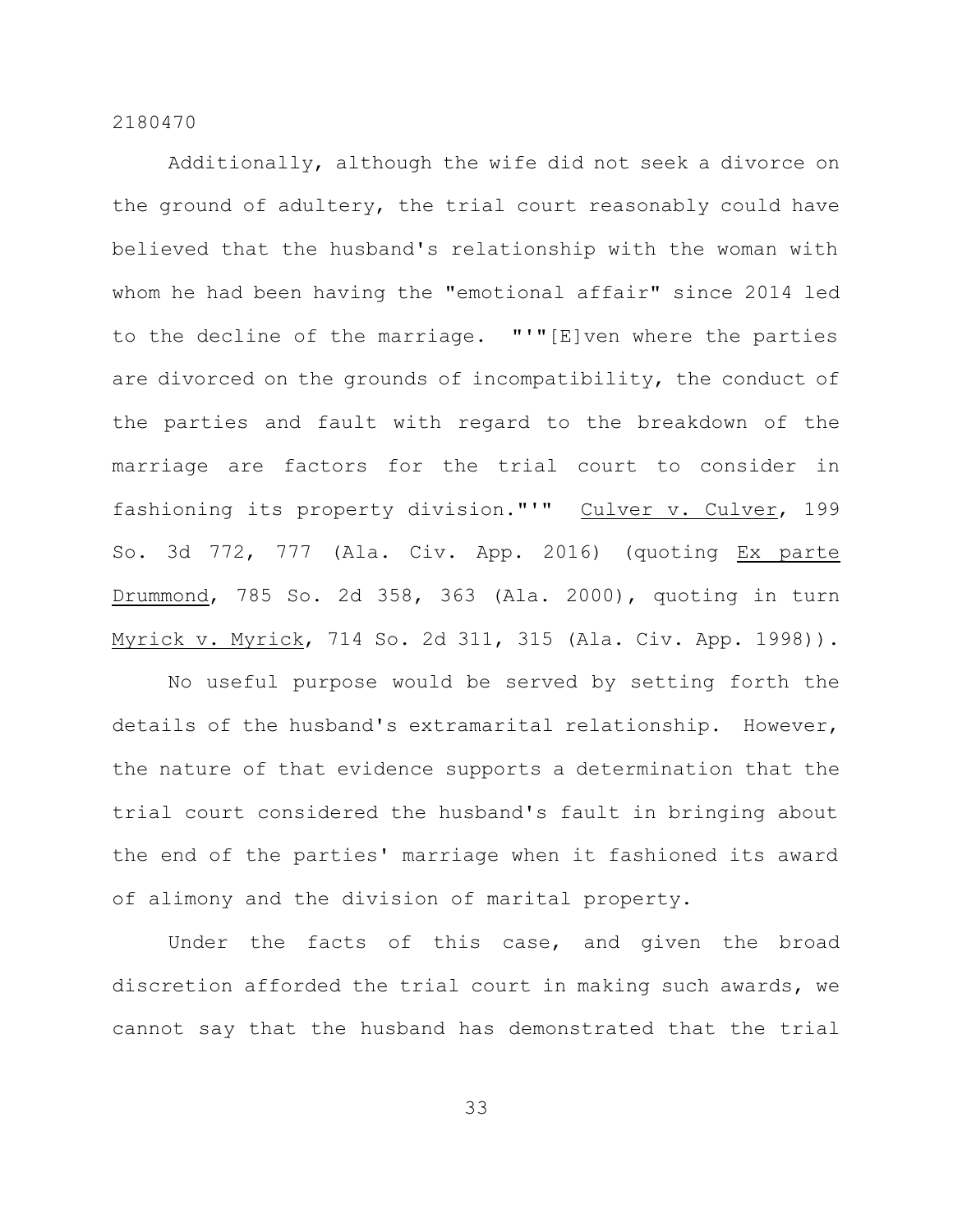court abused its discretion in reaching its property division and the award of periodic alimony to the wife.

Finally, the husband argues that the trial court erred in ordering him to pay the wife an attorney fee of \$15,000. Most of the husband's argument as to this issue is devoted to his assertion that the wife improperly obtained his private emails without his permission. He then says the e-mails should not have been considered in the computation of attorney fees. He also notes that he missed a hearing early in the proceedings because, he said, his former attorney gave him the wrong date and he came to court the next day.

At the trial, the wife testified that she had paid her attorney approximately \$30,000 and owed an additional \$2,000 to \$5,000. In its judgment, the trial court found that, rather than providing the wife with financial documents requested in discovery, the wife had had to request subpoenas to obtain each document necessary to prove the husband's income and assets. The trial court also found that the wife had had to "spend extra money in attorney fees to have three pendente lite hearings." One of those hearings was the one for which the husband did not appear. The third pendente lite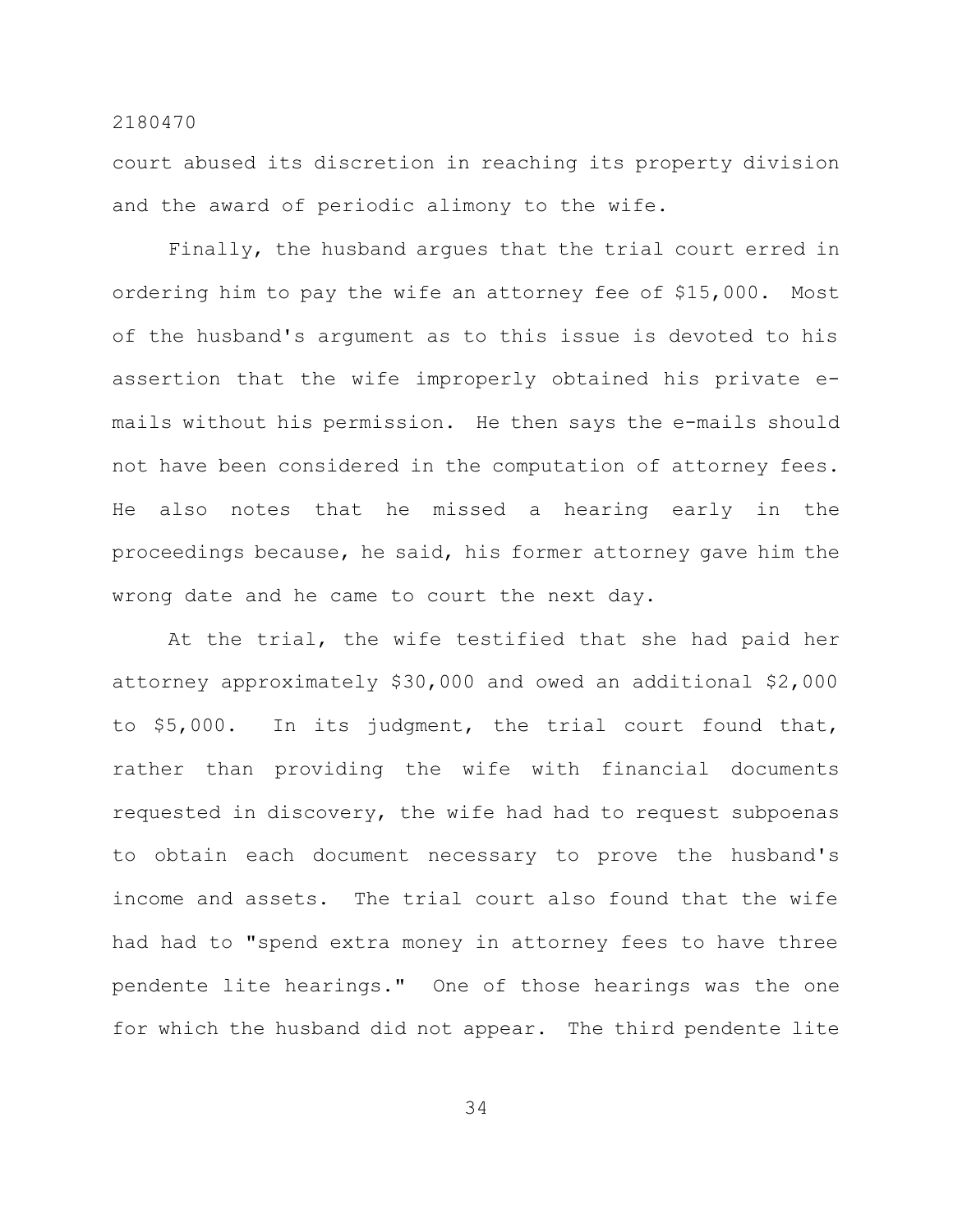hearing was required because of "the husband's attempt to alter, amend, or vacate the order for support from the second hearing." We observe that, in awarding the wife an attorney fee, the trial court did not mention the e-mails that the husband said were improperly gathered.

"Whether to award an attorney fee in a domestic relations case is within the sound discretion of the trial court and, absent an abuse of that discretion, its ruling on that question will not be reversed. Thompson v. Thompson, 650 So. 2d 928 (Ala. Civ. App. 1994). 'Factors to be considered by the trial court when awarding such fees include the financial circumstances of the parties, the parties' conduct, the results of the litigation, and, where appropriate, the trial court's knowledge and experience as to the value of the services performed by the attorney.' Figures v. Figures, 624 So. 2d 188, 191 (Ala. Civ. App. 1993). Additionally, a trial court is presumed to have knowledge from which it may set a reasonable attorney fee even when there is no evidence as to the reasonableness of the attorney fee. Taylor v. Taylor, 486 So. 2d 1294 (Ala. Civ. App. 1986)."

Glover v. Glover, 678 So. 2d 174, 176 (Ala. Civ. App. 1996).

"The circuit court had the discretion to decide whether to require the husband to pay the wife's attorney fees. We will not reverse the circuit court's discretionary decisions unless we are convinced that it '"'committed a clear or palpable error, without the correction of which manifest injustice will be done.'"' D.B. v. J.E.H., 984 So. 2d 459, 462 (Ala. Civ. App. 2007) (quoting Clayton v. State, 244 Ala. 10, 12, 13 So. 2d 420, 422 (1942), quoting in turn 16 C.J. 453)."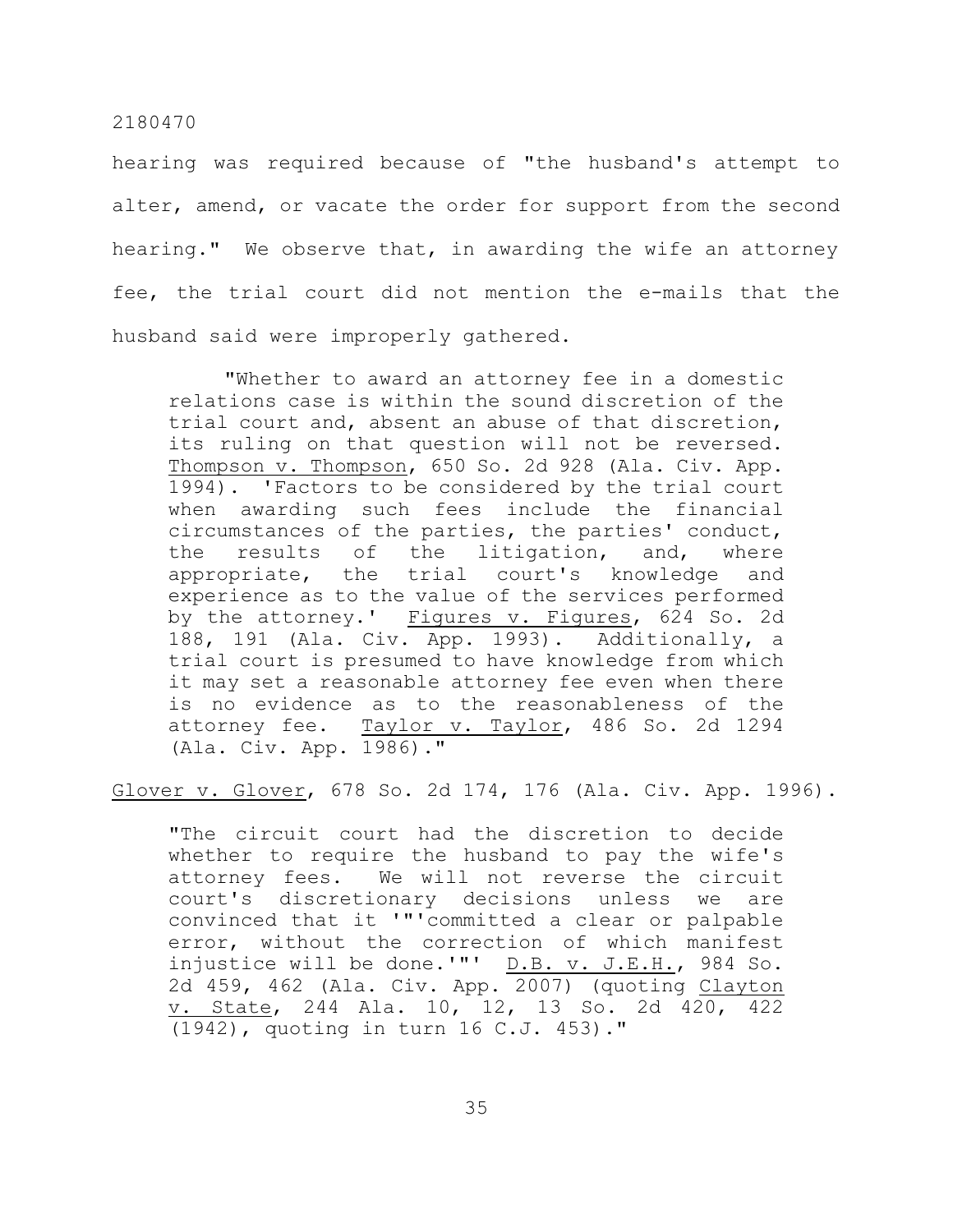Damrich v. Damrich, 178 So. 3d 872, 882 (Ala. Civ. App. 2014); see also Brown v. Brown, 260 So. 3d 851, 858–59 (Ala. Civ. App. 2018).

In this case, the trial court found that the husband's conduct caused the wife to incur more attorney fees than she ordinarily would have. It also had before it evidence of the amount the wife had already paid to her attorney, plus a smaller, additional amount still owed. The evidence indicated that the husband earned substantially more money than the wife at the time of the trial and that, as a result, the husband was better able to afford the attorney fee. Finally, although the wife filed the divorce complaint, it is undisputed that the husband told her he wanted a divorce, seemingly catching the wife off guard. The trial court ordered the husband to pay the wife approximately half of the attorney fee she had incurred. Based on the record before us, we cannot say that the trial court erred in ordering the husband to pay the wife an attorney fee of \$15,000.

For the reasons set forth above, we reverse that portion of the judgment ordering the husband to pay a total of \$9,319 as a sanction for contempt, and we remand the cause to the